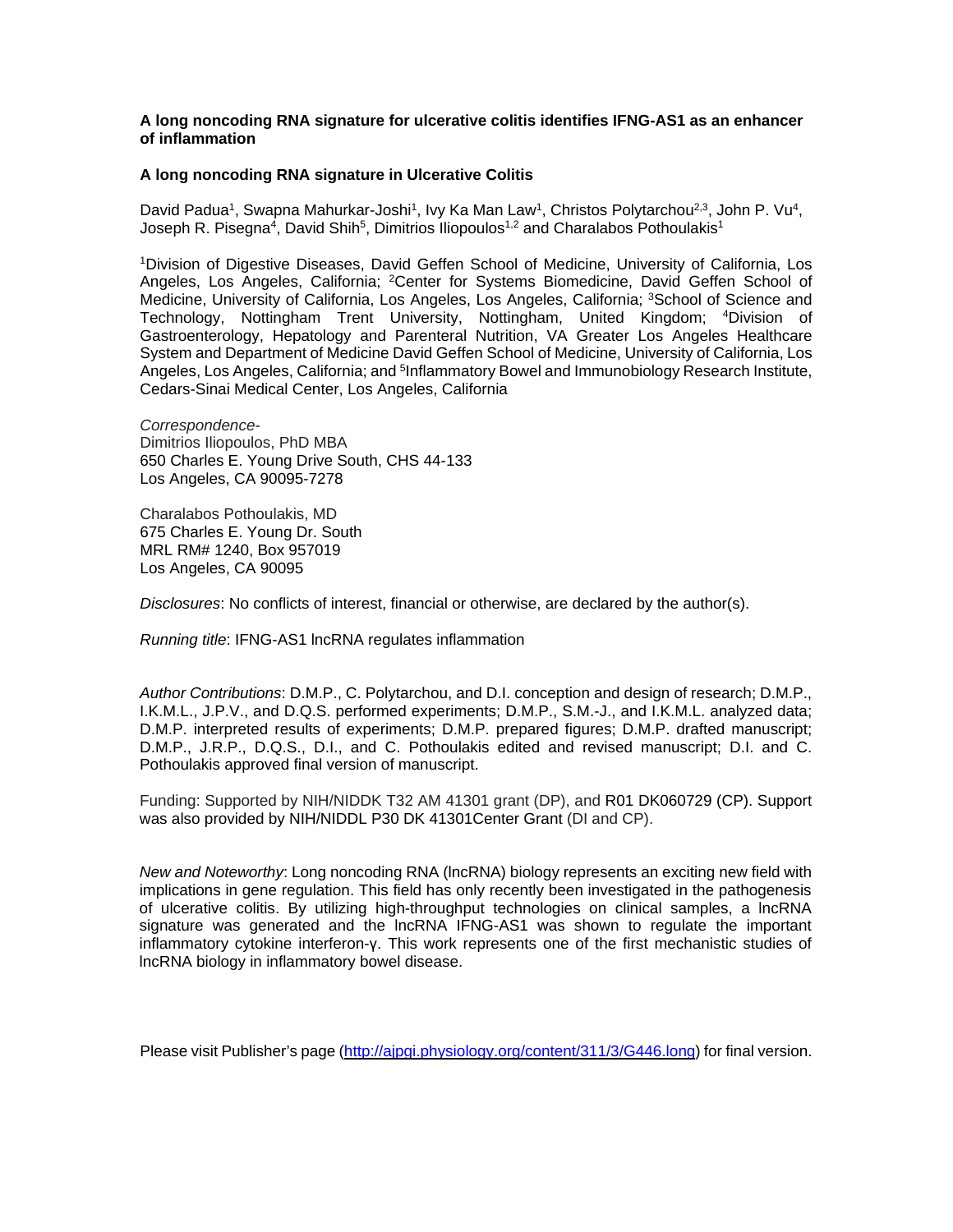### **Abstract:**

High-throughput technologies revealed new categories of genes, including the long noncoding RNAs (lncRNAs), involved in the pathogenesis of human disease; however, the role of lncRNAs in the ulcerative colitis (UC) has not been evaluated. Gene expression profiling was used to develop lncRNA signatures in UC samples. Jurkat T cells were activated by PMA/ionomycin subsequently interferon-γ (IFNG) and tumor necrosis factor (TNF)-α protein levels were assessed by ELISA. Antisense molecules were designed to block IFNG-AS1 expression. A unique set of lncRNAs was differentially expressed between UC and control samples. Of these, IFNG-AS1 was among the highest statistically significant lncRNAs (fold change: 5.27, *P* value: 7.07E-06). Bioinformatic analysis showed that IFNG-AS1 was associated with the IBD susceptibility loci SNP rs7134599 and its genomic location is adjacent to the inflammatory cytokine IFNG. In mouse models of colitis, active colitis samples had increased colonic expression of this lncRNA. Utilizing the Jurkat T cell model, we found IFNG-AS1 to positively regulate IFNG expression. Novel lncRNA signatures differentiate UC patients with active disease, patients in remission, and control subjects. A subset of these lncRNAs was found to be associated with the clinically validated IBD susceptibility loci. IFNG-AS1 was one of these differentially expressed lncRNAs in UC patients and found to regulate the key inflammatory cytokine, IFNG, in CD4 T cells. Taking these findings together, our study revealed novel lncRNA signatures deregulated in UC and identified IFNG-AS1 as a novel regulator of IFNG inflammatory responses, suggesting the potential importance of noncoding RNA mechanisms on regulation of inflammatory bowel disease-related inflammatory responses.

*Keywords*: inflammatory bowel disease; ulcerative colitis; lncRNA; inflammation; Interferon-γ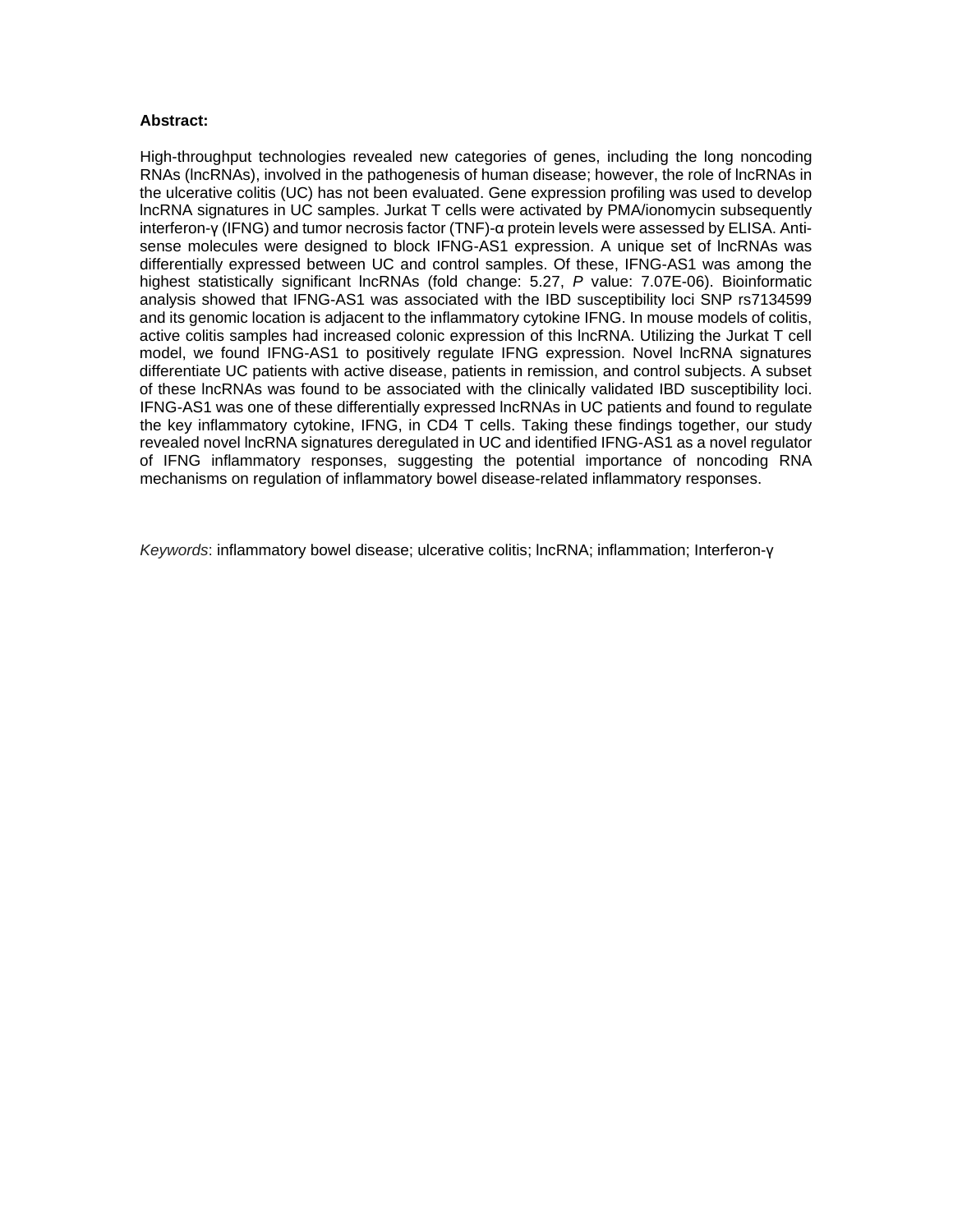#### **Introduction**

INFLAMMATORY BOWEL DISEASES (IBDs) are common gastrointestinal disorders that are clinically comprised of ulcerative colitis (UC) and Crohn's disease (CD) (14, 24). These diseases have a devastating toll on a patient's morbidity and quality of life (27). The etiology of IBD, however, still remains elusive. Studies have shown that IBD may result from an inappropriate inflammatory response to intestinal microbes and foreign antigens in genetically susceptible hosts (8, 40). Key mediators of this inflammatory process such as TNF-α, IL-23, IL-12, and interferon-γ (IFNG) have been implicated in the pathogenesis of UC (1, 6, 10, 20, 25, 26). Therapies directed against these cytokines have been relatively successful in treating UC symptoms; however, a subpopulation of patients may fail to respond to these treatments (32, 33, 35). In addition to these cytokines, researchers have also focused on the genetic underpinnings of the disease. Familial clustering and twin studies have shown a role for genetic factors for UC (3, 14). Indeed, meta-analyses of multiple genome-wide association studies have implicated 163 genetic loci in both CD and UC pathogenesis (14). However, the mechanisms of action for many of the genes in close association with these loci have yet to be determined.

The IBD susceptibility loci point to key genomic positions and highlight areas of the genome for further mechanistic studies. In addition to the associated protein-coding transcripts previously reported, noncoding transcripts may be associated with these loci. Recently, investigators have begun to address the noncoding transcripts and their role in disease pathogenesis. One such category of noncoding transcript are the long noncoding RNAs (lncRNAs) (21). The central dogma, wherein "DNA makes RNA makes protein," has long relegated RNA as an intermediary between gene and protein. Recent research has challenged the notion that the noncoding RNAs are innocent bystanders and may indeed be critical to gene regulation (30, 31). Long noncoding RNAs are defined as sequences of greater than 200 nucleotides in length. They can express introns and exons, which can be alternatively spliced and generally lack open reading frames for protein translation (29). lncRNAs appear to have a diverse set of functions in chromatin remodeling, telomere activity, and subcellular structural organization (4). They can mediate epigenetic changes by recruiting chromatin-remodeling complexes to specific loci in the genome. As an example, the lncRNA HOTAIR has been implicated in inducing a repressive chromatin state by recruiting the Polycomb chromatin remodeling complex PRC2 (12). In addition, lncRNAs can regulate transcription by altering RNA polymerase II activity and thereby influence promoter activation (30). Finally, lncRNAs have also been implicated in various steps in the posttranscriptional processing of messenger RNAs, including splicing, editing, transport, translation, and degradation (21).

Based on these above findings, it has been suggested that noncoding RNAs play a role in the pathogenesis of UC (15, 16, 28). In addition, lncRNAs have been shown to participate in multiple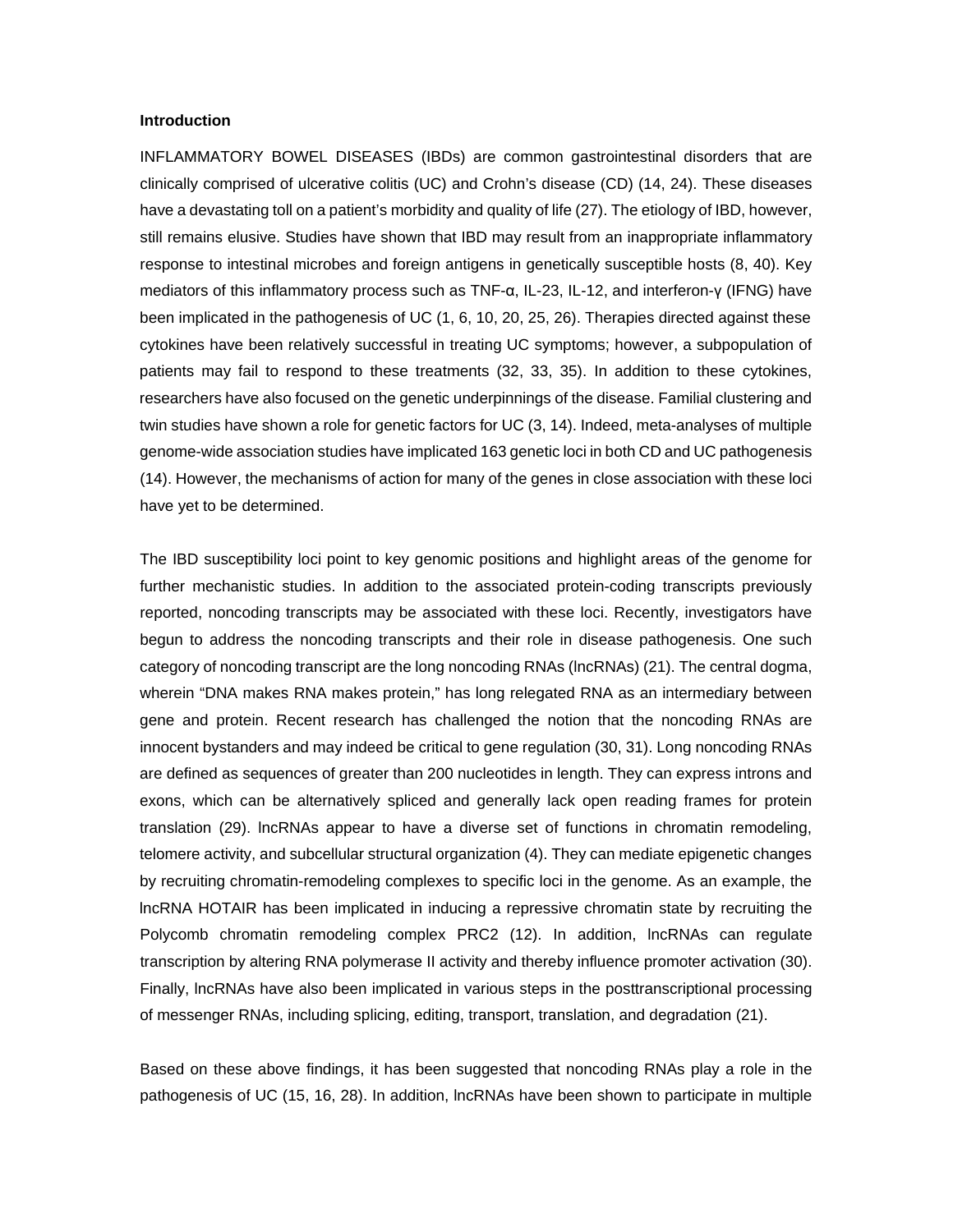inflammatory processes and contribute to the pathogenesis of autoimmune and immune-related disorders; however, their role in UC has yet to be fully determined (2, 13, 18, 23). To this end, we have profiled the expression of both coding and noncoding transcripts in UC patients. By comparing their expression to those of control patients, we have identified a set of differentially expressed lncRNAs in adult UC patients. To evaluate the relationship of this set of lncRNAs with known IBD genomic alterations, we compared the chromosomal location of the lncRNAs with those of the IBD susceptibility loci. The lncRNA IFNG-AS1 was associated with the IBD susceptibility loci SNP rs7134599 and is in close proximity to the inflammatory cytokine IFNG. It was found to be among the most statistically significant differentially expressed lncRNAs. Given the close proximity to IFNG within the human genome, we investigated its cellular mechanism of action and found a positive regulatory mechanism between IFNG-AS1 and IFNG expression.

#### **Materials and Methods**

#### *Human tissue collection and RNA extraction*

Colonic tissues were obtained from two sources. For the microarray analysis, RNA extracted from colonic surgical samples were obtained from Origene. A total of 50 anonymized samples, 19 for the initial profiling experiment and 31 for the validation cohort, were included in this study. For the profiling experiment, 7 control patients, 8 UC-active (UCA), and 4 UC-inactive (UCI) were collected. Diagnoses were confirmed by an independent set of pathologists associated with Origene. The samples were obtained through institutional review board (IRB) protocols and with documented patient consent, all from accredited U.S.-based medical institutions (www.origene.com). A second set of colonic samples was obtained from colonic surgeries performed at Cedars-Sinai Medical Center, Los Angeles, CA. These samples were collected under an IRB-approved protocol. Patients that participated in the IRB tissue recruitment were undergoing colonic resections as part of their regular medical care. A total of 31 anonymized patient samples were included in this part of the study, 16 control patients and 15 UC patients. A segment of the colon resection was flash frozen in liquid nitrogen and stored at -80°C. The diagnoses were confirmed on histopathology. Available patient information is summarized in Table 1.

#### *RNA extraction*

Total RNA was extracted from frozen colonic tissues and cells in culture using TRIzol (Qiagen, Valencia, CA; cat. no. 79306) and miRNeasy Mini Kit (Qiagen; cat. no. 217004) following the product instructions and utilizing DNase I digestion (cat. no. 79254). RNA was stored at \_80°C and measured with a Nano-Drop 1000 Spectrophotometer (Thermo Scientific). The integrity of the RNA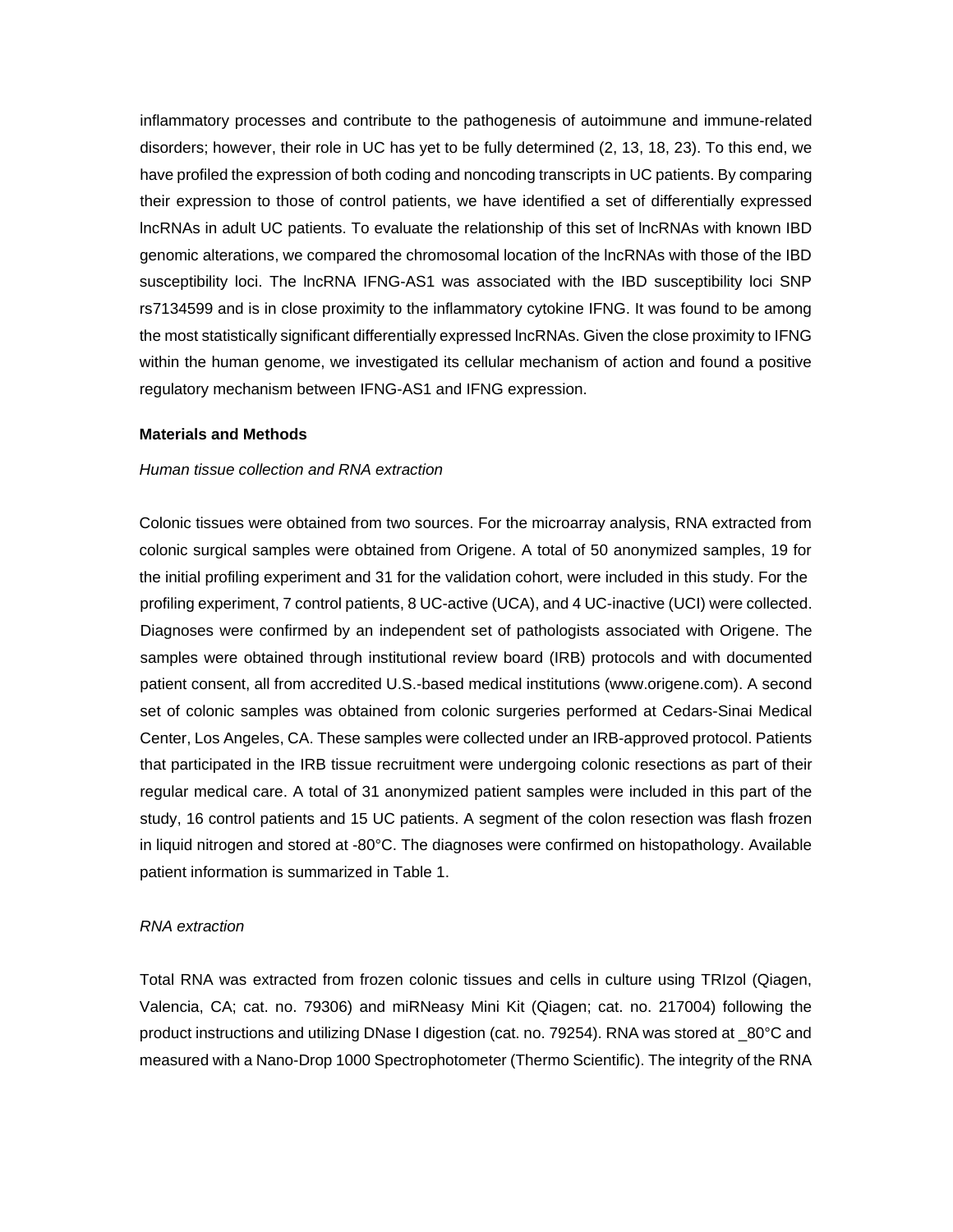submitted for microarray analysis was assessed with either the Agilent Bioanalyzer RNA 6000 LabChip kit (Agilent Technologies) or gel analysis.

## *Microarray analysis for coding and non-coding transcripts*

For microarray analysis, the RNA samples were submitted to Arraystar for coding and noncoding RNA expression profiling. An Agilent Array platform was employed. The sample preparation and microarray hybridization were performed based on the manufacturer's standard protocols with minor modifications. Briefly, mRNA was purified from total RNA after removal of rRNA (mRNA-ONLY Eukaryotic mRNA Isolation Kit, Epicentre). Then, each sample was amplified and transcribed into fluorescent cRNA along the entire length of the transcripts without 3' bias utilizing a random priming method (Arraystar Flash RNA Labeling Kit, Arraystar). The labeled cRNAs were hybridized onto the Human LncRNA Array v3.0 (8 X 60 K, Arraystar). After slides were washed, the arrays were scanned by the Agilent Scanner G2505C.

Agilent Feature Extraction software (version 11.0.1.1) was used to analyze acquired array images. Quantile normalization and subsequent data processing were performed using the GeneSpring GX v12.1 software package (Agilent Technologies). After quantile normalization of the raw data, lncRNAs and mRNAs that at least 19 samples have flags in Present or Marginal ("All Targets Value") were chosen for further data analysis. Differentially expressed lncRNAs and mRNAs were identified using Student's t-test between two groups with a fold change cut-off >2 and *P* < 0.05. Pathway analysis and GO analysis were applied to determine the roles of these differentially expressed mRNAs played in these biological pathways or GO terms. Finally, Hierarchical Clustering was performed to show the distinguishable lncRNAs and mRNAs expression patterns among samples.

The data discussed in this publication have been deposited in NCBI's Gene Expression Omnibus (9) and are accessible through GEO Series accession number GSE77013.

## *Quantitative-Real-time PCR for lncRNA and mRNA*

To analyze human gene expression, 500 ng of RNA was converted to Cdna using iScript cDNA synthesis kit (Bio-Rad; cat. no. 1708891). Real-time PCR was performed in triplicate using the SYBR Green mastermix (Bio-Rad; cat. no. 203450). qPCR primers were designed for the reference genes ACTIN and GAPDH, as well as IFNG-AS1, and IFNG. The SYBR-Green primers were ordered from Integrated DNA Technologies. The sequences are *ACTIN-F*: 5' cccagcacaatgaagatcaa-3'; *ACTIN-R*: 5'-acatctgctggaaggtggac-3'; *GAPDH-F*: 5'-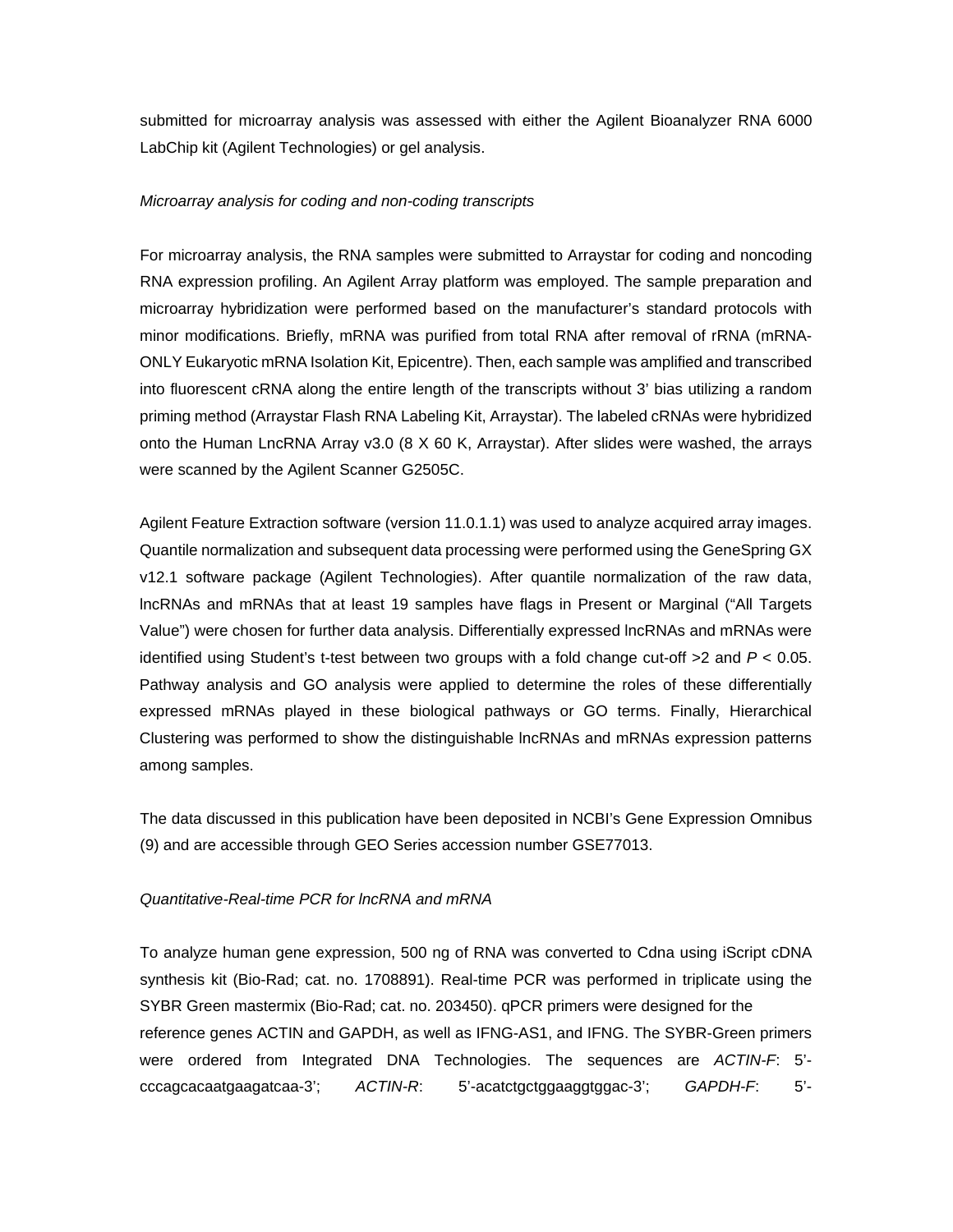atgttcgtcatgggtgtgaa-3'; *GAPDH-R*: 5'-ggtgctaagcagttggtggt-3'; *IFNG-AS1-F*: 5' tgcctaggtgctctctgatg-3'; *IFNG-AS1-R*: 5'-ggcacaacccatggaagac-3'; *IFNG-F*: 5' gagtgtggagaccatcaagga-3'; *IFNG-R*: 5'-gtattgctttgcgttggaca-3'. The qPCRs were performed in a CFX384 Real Time PCR detection system (Bio-Rad). For gene expression of mouse genes 18S and Tmevpg1, TaqMan master mix (Applied Biosystems; cat. no. 4352042) was used and primers were ordered from Applied Biosystems (18S:Mm03928990\_q1; Tmevpg1: Mm01161206\_m1).

## *Cell culture*

Jurkat CD4 T cells were generously provided by Dr. Otto Yang's laboratory at UCLA. The cells were grown in RPMI+10%FBS+1% penicillin+1% streptomycin. Experiments were performed in 24-well plates with 1 million cells plated in 1 ml of media. Activation of T cells was achieved by 6 h incubation at 37°C with phorbol-12-myristate-13-acetate (PMA) at a final concentration of 50 ng/ml and ionomycin at 1 µM concentration (PMA: Sigma-Aldrich; cat. no. P8139. Ionomycin: Sigma-Aldrich; cat. no. I3909).

Peripheral mononuclear blood cells were obtained from blood draws at Cedars-Sinai Medical Center, Los Angeles, CA. The samples were obtained from control patients under the IRB no. 23705. CD4 cells were isolated using the EasySep Human CD4+ T cell enrichment kit (Stemcell; cat. no. 19052).

## *Knockdown and overexpression of lncRNA IFNG-AS1*

Reductions in *IFNG-AS1* lncRNA expression were achieved using two custom-made siRNA constructs: siIFNG-AS1#1 sense, caaucuuaaggauacagaatt; siIFNG-AS1#2 sense, caaugcauuuauuaauucutt (Ambion). siRNA control was transfected for comparison (Ambion; cat. no. AM4613). Transfections were performed using Lipofectamine RNAiMax (Invitrogen; cat. no. 13778-075) following the product instructions. Briefly, 5 µl of a 20 µM concentration of siRNA was mixed with 7.5 µl of Lipofectamine RNAiMax in 200 µl of Optimem media (Thermo Scientific; cat. no. 31985-062). The sample was incubated for 15 min and then added to 1 million Jurkat cells for 24 h. Overexpression of the lncRNA was achieved by transfecting 4 µg of pCMV6-AC-IRES expression vector with *IFNG-AS1* (Blue Heron). Control cells were transfected with the expression vector alone without insert.

### *Protein analysis*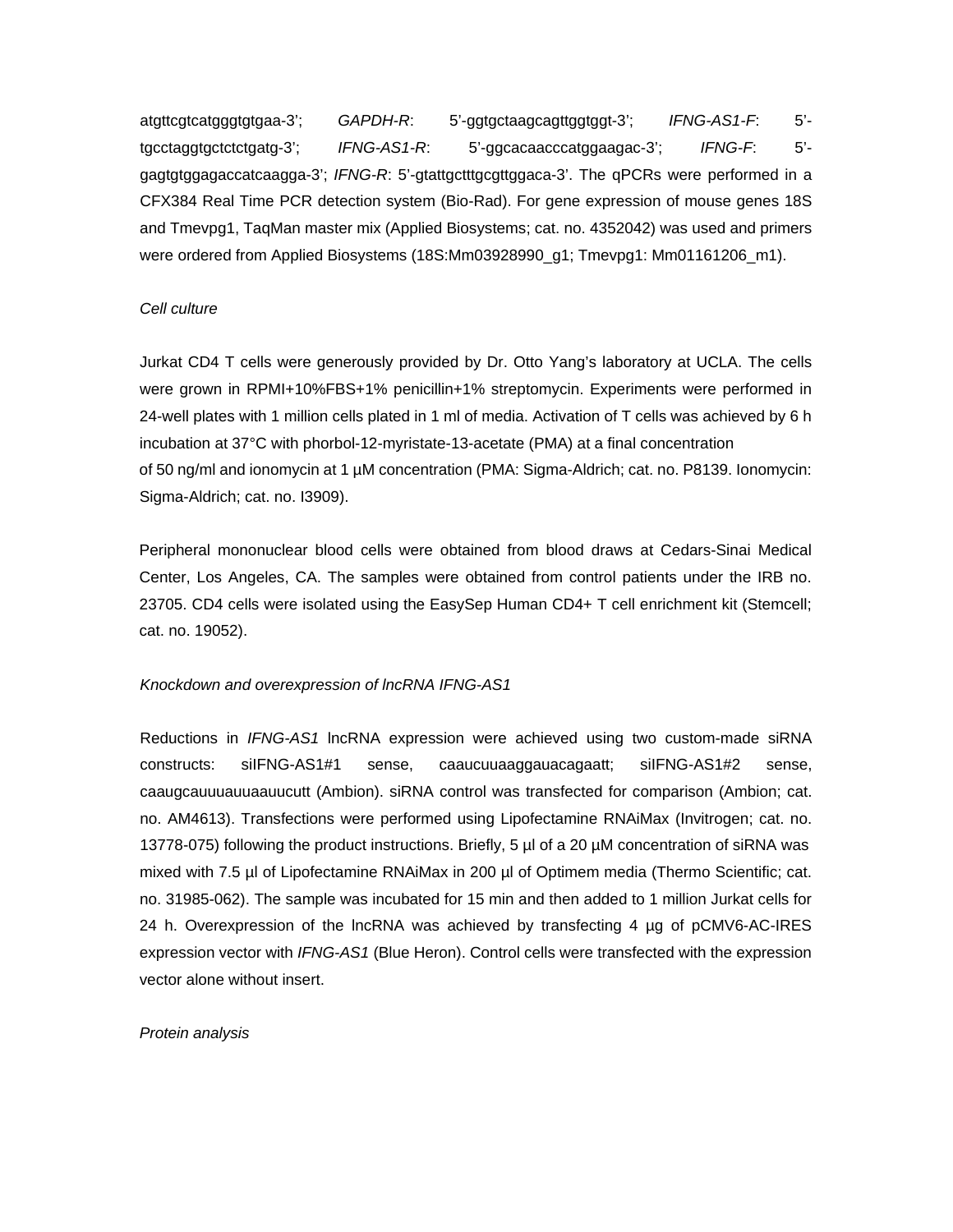IFNG protein production was quantified using the Quantikine ELISA (R&D Systems; cat. no. DIF50). TNF-α protein production was assayed using the Milliplex Human High Sensitivity T cell Magnetic Bed Panel (Millipore; cat. no. HSTCMAG28SPMX13). Jurkat cells were grown in 24-well plates in 1 ml of volume. The cells were activated with PMA/ionomycin for 6 h and medium was collected 24 h after activation. The medium was centrifuged to remove excess cells. Manufacturer's instructions were followed for quantification of protein using both kits. The quantity of protein expression was normalized to cell numbers at the time of collection.

#### *Mouse models of colitis*

Colitis was induced in mice via trinitrobenzenesulfonic acid (TNBS) treatment with modifications of previously described protocols (17). All animal studies were approved by the IACUC. Total RNA from the colonic tissues of the TNBS model was purified by use of the miReasy Mini Kit (Qiagen). Tissue sections were scored for histopathology analyses in a double-blinded manner, as previously reported (17). Animals were maintained at University of California-Los Angeles animal research facility and received standard pelleted chow and water ad libitum. The 6- to 8-wk-old male C57BL/6J mice (*n* = 8 per group) received a 50µl intracolonic injection of 40 mg/kg TNBS (Fluka) in 30% ethanol, using a 1-ml syringe (Becton Dickinson) fitted with a polyethylene cannula (Intramedic PE-20 tubing). The control groups were injected with 50 µl of 30% ethanol alone into the colon. The mice were held head down for 1 min after the enema administration to ensure the containment of the TNBS solution into the colon. The colons were fixed in 10% buffered formalin for histological analysis. Paraffin sections were stained with hematoxylin/eosin.

IL10-/- C57BL/6 male (*n* = 8) and female (*n* = 8) mice were purchased from Jackson Laboratories (Bar Harbor, ME). Animals were kept under specific pathogen-free conditions and fed a standard diet and water ad libitum, under the approval by the institutional animal care and use committee (IACUC) at the Department of Veteran Affairs. Mice were weighed weekly and monitored for appearance of diarrhea and blood in the stools. Mice that developed severe rectal prolapse that was evident at all times were euthanized. Control mice were of the same background and euthanized at the same age. After euthanasia, the entire colon was excised and a portion of the proximal and distal colon was fixed in 10% buffered formalin for histological analysis. Paraffin sections were stained with hematoxylin/eosin.

*Experimental statistical analysis*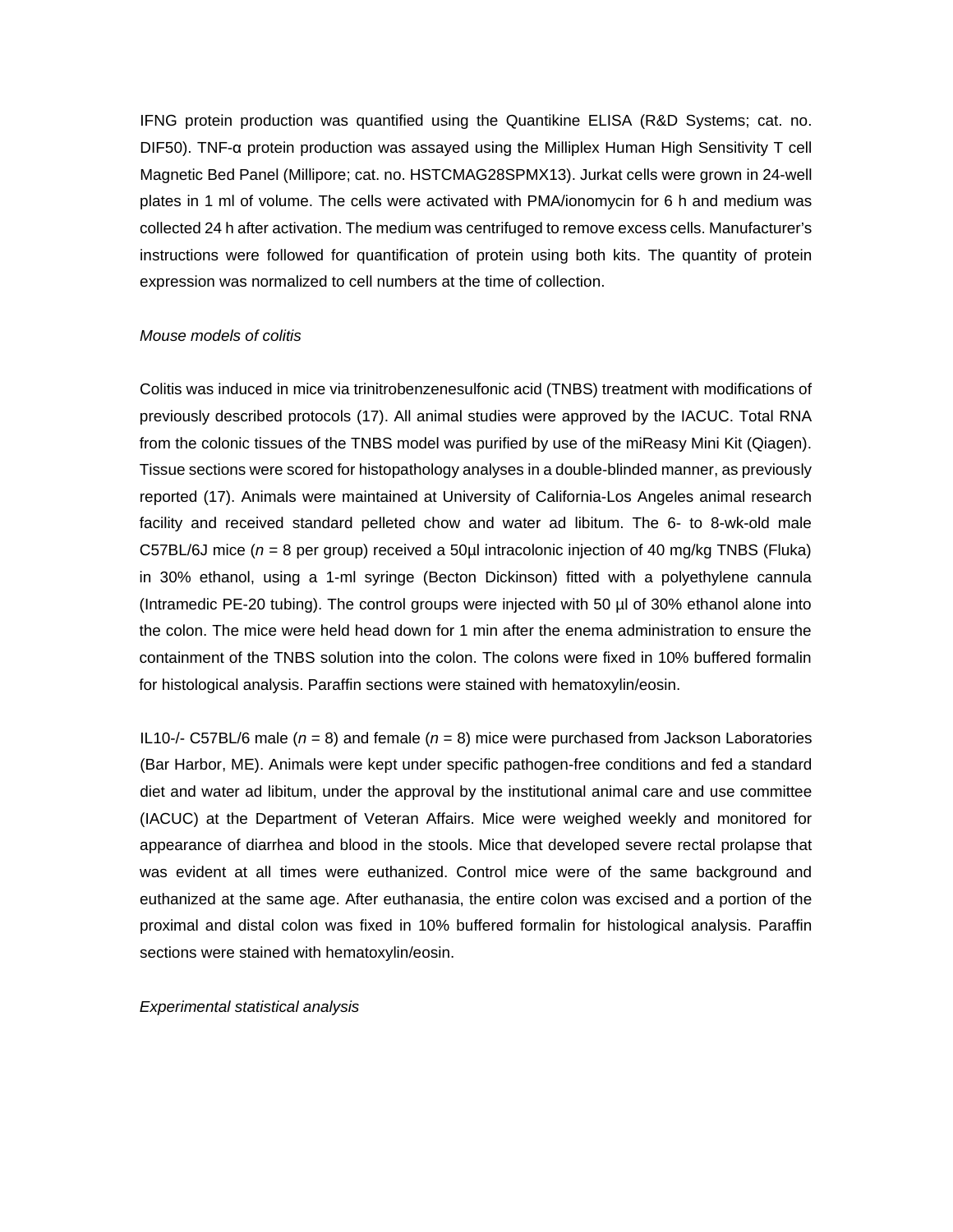The Student's *t-*test for two-group comparisons was performed to determine any statistically significant differences between the experimental groups. *P* < 0.05 was considered statistically significant. All results are expressed as means ± standard error on the mean.

#### **Results**

#### *lncRNA signatures in UC colonic tissues.*

Clinical samples from a total of 19 patients consisting of colon resections from 8 UCA, 4 UCI, and 7 control patients (Table 1), were used to perform lncRNA expression profiling analysis. The lncRNA expression profiling was performed using the Arraystar lncRNA microarray V3.0, which consists of ~30,600 lncRNAs. This analysis (>2-fold and *P* < 0.05) revealed that there were 1,931 differentially expressed lncRNAs between UCA and control, while 1,361 lcnRNAs were differentially expressed between UCA and UCI colonic tissues (Figs. 1A and 2). Furthermore, 287 lncRNAs were found to be differentially expressed in UCI relative to control tissues (Fig. 2).

A focus was placed on the comparison between UCA vs. control samples due to the robust statistical differences seen between these groups as well as access to a separate cohort of UC and control samples for validation studies. As a representative sample of these lncRNAs, Fig. 1, B and C demonstrates the top 15 most statistically significant upregulated and 15 downregulated lncRNAs differentially expressed between the UCA and control samples. As shown, the expression of these 30 lncRNAs enables the clustering of the UCA samples away from the control samples, indicating that these IBD samples express a unique lncRNA expression signature that is distinct from control samples. Figure 1C identifies the 30 differentially expressed lncRNAs and shows the range of expression changes from over 20-fold upregulated to over 20-fold downregulated between the UCA and control patients. These results demonstrate that lncRNAs are significantly differentially expressed between UCA samples and controls and that the identity of the majority of these differentially expressed lncRNAs is unique between these comparisons. Taken together, these analyses show novel lncRNA signatures that were deregulated between UCA, UCI, and control colonic tissues.

#### *Differentially expressed lncRNAs are associated with known IBD loci.*

The list of lncRNAs differentially expressed in UCA samples compared with control samples spans the human genome. Previous research has identified 163 distinct single nucleotide polymorphism (SNP) loci as IBD susceptibility loci (14). A comparison of the chromosomal locations was per formed between the known IBD susceptibility loci and a list of lncRNAs differentially expressed in IBD samples. A list of lncRNAs was generated to compare the common differentially expressed lncRNAs between the UCA samples and the controls as well as the UCA and the inactive UC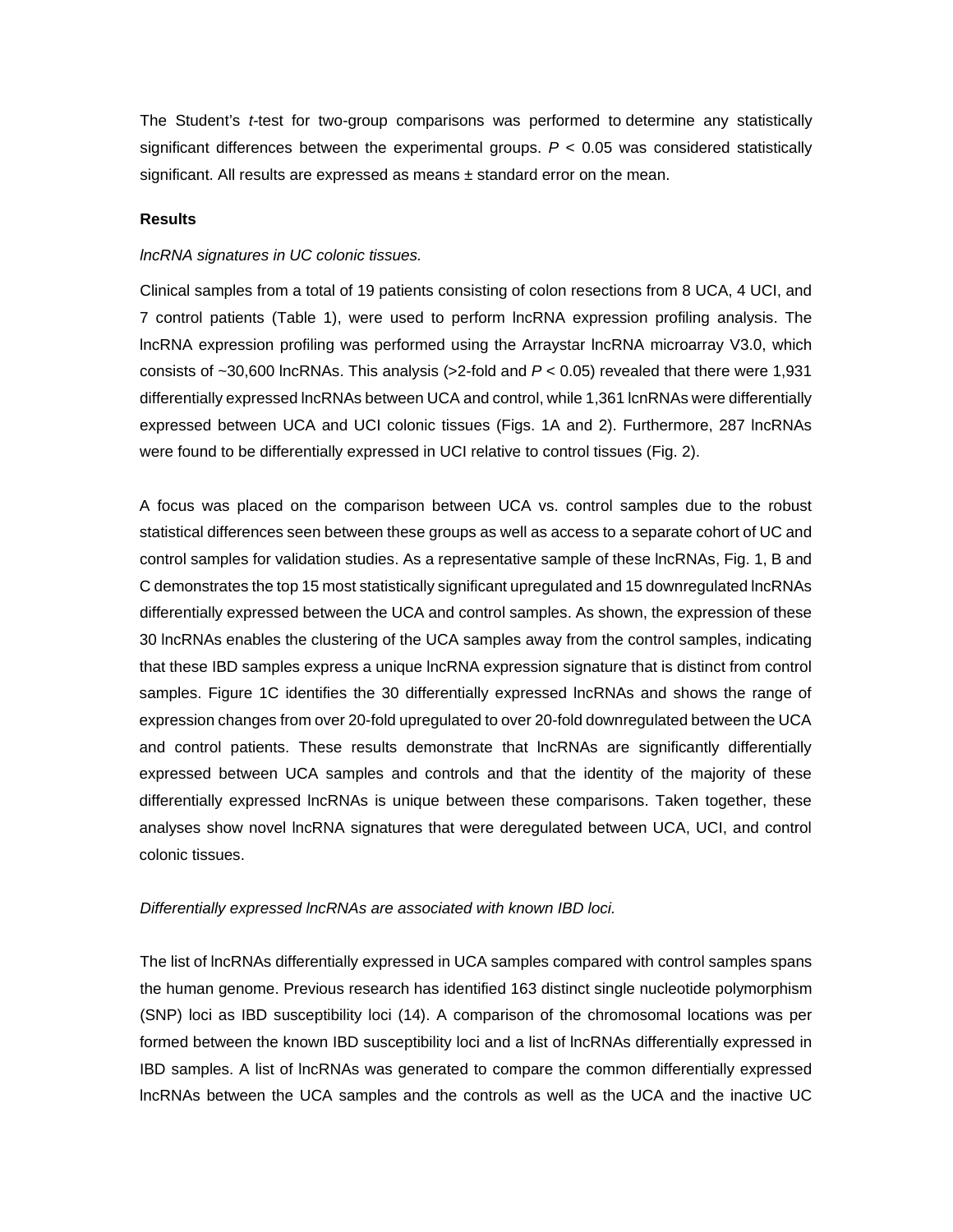samples. This comparison was performed to assess for lncRNAs that were associated with active inflammation in UC samples. The analysis revealed that, of the 767 lncRNAs evaluated, only 31 lncRNAs were found to be within 250 kilobases from the IBD loci (Fig. 3). The 250-kb distance was selected based on the analysis performed by Jostins et al. (14) where a locus was defined as at 500-kb region with the SNP at its center. This comparison demonstrates that a portion of the lncRNAs identified as differentially expressed transcripts between IBD samples and control samples are closely associated with clinically validated IBD susceptibility loci.

#### *Validating lncRNA expression in a second cohort of UC patient samples.*

The lncRNA expression differences seen on the microarray analysis showed robust expression changes between the comparison groups. To validate these findings, a separate second cohort of UC samples was assayed for lncRNA expression. The samples consisted of 15 UCA samples and 16 control colonic biopsy samples (Table 2). Total RNA from these samples was extracted and the level of expression for a select number of lncRNAs was performed using quantitative real-time polymerase chain reaction (qRT-PCR). We chose to validate the lncRNAs that were associated with the IBD susceptibility loci and were among the most statistically significant differentially expressed lncRNAs (Fig. 3). The lncRNAs *RP11-81H14.2* and *IFNG-AS1* were selected for validation (Fig. 4, A and B). RP11-81H14.2 expression analysis did not reveal a statistically significant difference between UC and control samples (Fig. 4D). *IFNG-AS1*, however, was found to be statistically different between the two sample cohorts and was chosen as a lncRNA of interest for further analysis (Fig. 4C).

#### *lncRNA-associated gene pathway analysis.*

To understand how changes in lncRNA expression may affect phenotypic changes in UC, an analysis of the changes in coding transcript expression was performed. It was hypothesized that changes in long noncoding RNA expression may affect coding transcript expression and as a result alter distinct gene pathways. To address this, the coding transcripts of each of the UC samples and control samples were assayed using the microarray platform from Arraystar. Nineteen patient samples were then divided into two groups: those expressing relatively high quantities of *IFNG-AS1* and those expressing relatively low amounts *IFNG-AS1* as determined by their expression level on the microarray analysis (Fig. 5). In dividing the clinical samples into these two groups, the coding transcripts could then be assessed for differences in expression between the two groups. A threshold of a fold change of 1.5 upregulated and 2 downregulated was used to generate the coding transcript list. A total of 426 coding transcripts were differentially expressed using these cutoffs. By averaging the expression of the differentially expressed coding transcripts, a gene signature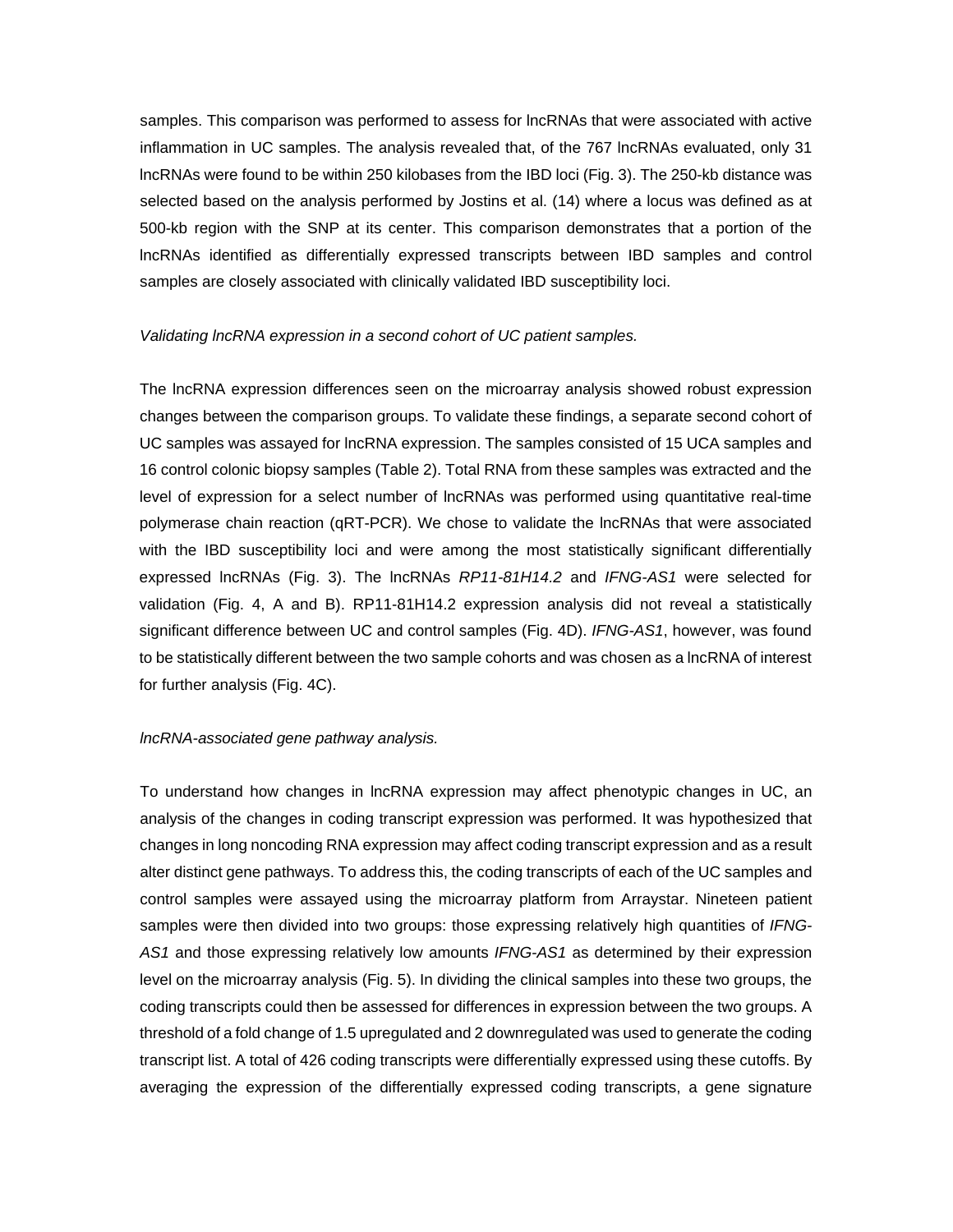associated with relative *IFNG-AS1* expression could be generated. Taking this list of differentially expressed coding transcripts, a bioinformatics gene pathway analysis was performed using Ingenuity Pathway Analysis software. Based on this analysis, several upstream regulators were shown to be activated in the *IFNG-AS1* high samples including IFNG, IL1, IL6, and TNF-α (Fig. 5). Of particular interest, was the enhancement of IFNG signaling in the group that expresses higher levels of *IFNG-AS1* as this had the lowest associated *P* value (Fig. 5).

### *IFNG-AS1 expression in CD4 T cells.*

The lncRNA *IFNGAS1* has previously been implicated in immune cell biology in both mouse and human studies (11, 39). In an attempt to identify a target cell for our selected lncRNA, we first examined peripheral CD4 T cells isolated from control patients. The expression of *IFNG-AS1* was compared in the total peripheral mononuclear cells with the selected CD4 T subpopulation. Figure 6A shows qRT-PCR data showing that CD4 T subpopulations have enriched expression of *IFNG-AS1* consistent with recently published data that *IFNG-AS1* is expressed in the Th1 immune cells (39).

Given these results, we chose to study the function of *IFNG-AS1* using the Jurkat immune T cell model. Jurkat CD4 T cells can be activated via PMA and ionomycin stimulation and can be induced to secrete a variety of immune mediators such as *IFNG* and *TNF-α* (Fig. 6, B and C). Analyzing the RNA expression, PMA/ionomycin was found to induce *IFNG-AS1* as well as *IFNG* and *TNF-α* (Fig. 6D). Figure 7 highlights the time course of *IFNG-AS1* and *IFNG* expression with *IFNG-AS1* reaching maximal induction 24 h after stimulation with PMA/ionomycin.

## *IFNG-AS1 regulates IFNG expression at the RNA and protein level.*

Previous studies in mouse immune cells have suggested that *Ifng-as1* can directly regulate the expression of its genomic neighbor, *Ifng* (11, 36). These studies reveal a pattern of histone methyltransferase recruitment to the *Ifng* promoter resulting in positive regulation of Ifng expression. We sought to show that the human ortholog, *IFNG-AS1*, could regulate *IFNG* production in a similar positive relationship. Using two siRNA constructs, we transiently transfected Jurkat T cells and assessed the expression of *IFNG-AS1* and *IFNG* in the context of T cell activation via PMA/ionomycin. The induction of *IFNG-AS1* was abrogated in both siRNAs by ~30-40% and resulted in reduced expression of IFNG RNA (Fig. 8, A and B).

Protein expression was then analyzed with an IFNG-specific ELISA kit. IFNG protein levels were similarly abrogated when IFNG-AS1 expression was reduced (Fig. 8, C and D).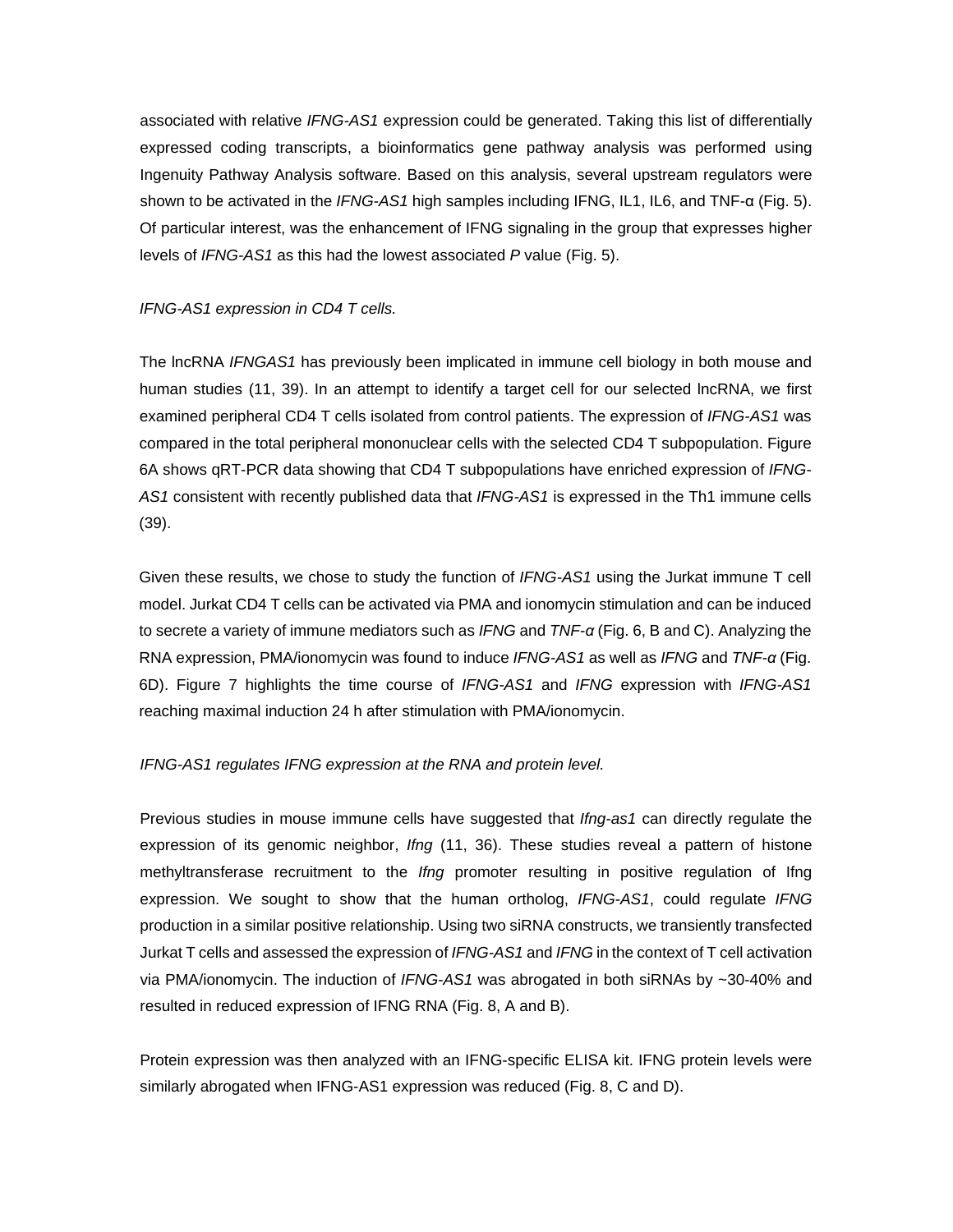In addition to the knockdown studies, we generated an IFNG-AS1 overexpression construct and transiently transfected it to Jurkat T cells. Figure 9A demonstrates the level of overexpression of IFNG-AS1 achieved with this construct. When transfected into cells and induced with PMA/ionomycin, there was an increase in IFNG RNA levels as early as 4 h of PMA/ionomycin induction (Fig. 9B). Under these conditions, protein expression of IFNG was increased by an average of 45% (Fig. 9C). These data suggest that IFNG-AS1 has a direct relationship with the expression of IFNG within immune cells.

#### *Mouse models of colitis have increased Ifng-as1 levels.*

We then assessed whether colitis models would show a similar increase in the expression of the mouse ortholog *Ifng-as1*. We utilized two mouse models of colitis, the acute TNBS colitis model at 48 h post-TNBS administration as well as the IL10 knockout mouse model of spontaneous colitis at age 12 wk. Colonic tissues were obtained from each mouse model and compared with controls. Expression of the lncRNA was then assessed by qRT-PCR. In both models, the mouse ortholog *Ifng-as1* was found to be significantly elevated in the colitis setting compared with control (Fig. 10, A and B). These results are consistent with our human clinical data showing increased *IFNG-AS1* expression in colitis tissues.

#### **Discussion**

The diagnosis and treatment of IBD faces many challenges that can only be addressed by gaining a deeper understanding of the molecular mechanisms involved in the pathogenesis of the disease. Noncoding RNA biology has emerged as a new and potent form of gene regulation and has only recently began to be evaluated in IBD (7, 42). In the past year, Mirza et al. (22) performed the first transcriptomic profiling of lncRNAs in IBD patients and revealed hundreds of differentially expressed lncRNAs between UC, CD, and control patients. Additionally, Wu et al. (41) also reported a profiling analysis of lncRNAs differentially expressed in UC patients vs. controls. They evaluated over 60 patients with and without IBD and identified 455 lncRNAs that were differentially expressed. This group focused on one of the differentially expressed lncRNAs, BC012900, and showed that it can regulate epithelial cell apoptosis. Our IBD studies investigated differentially expressed lncRNAs among UC patients and in addition uncovered new potential mechanisms of action. Through a noncoding RNA expression analysis, we identified a set of lncRNAs that are differentially expressed between UC samples and controls. By focusing on those lncRNAs differentially expressed in UC patients, we then filtered our list to identify lncRNAs that were associated with the clinically validated IBD susceptibility loci. We were able to validate the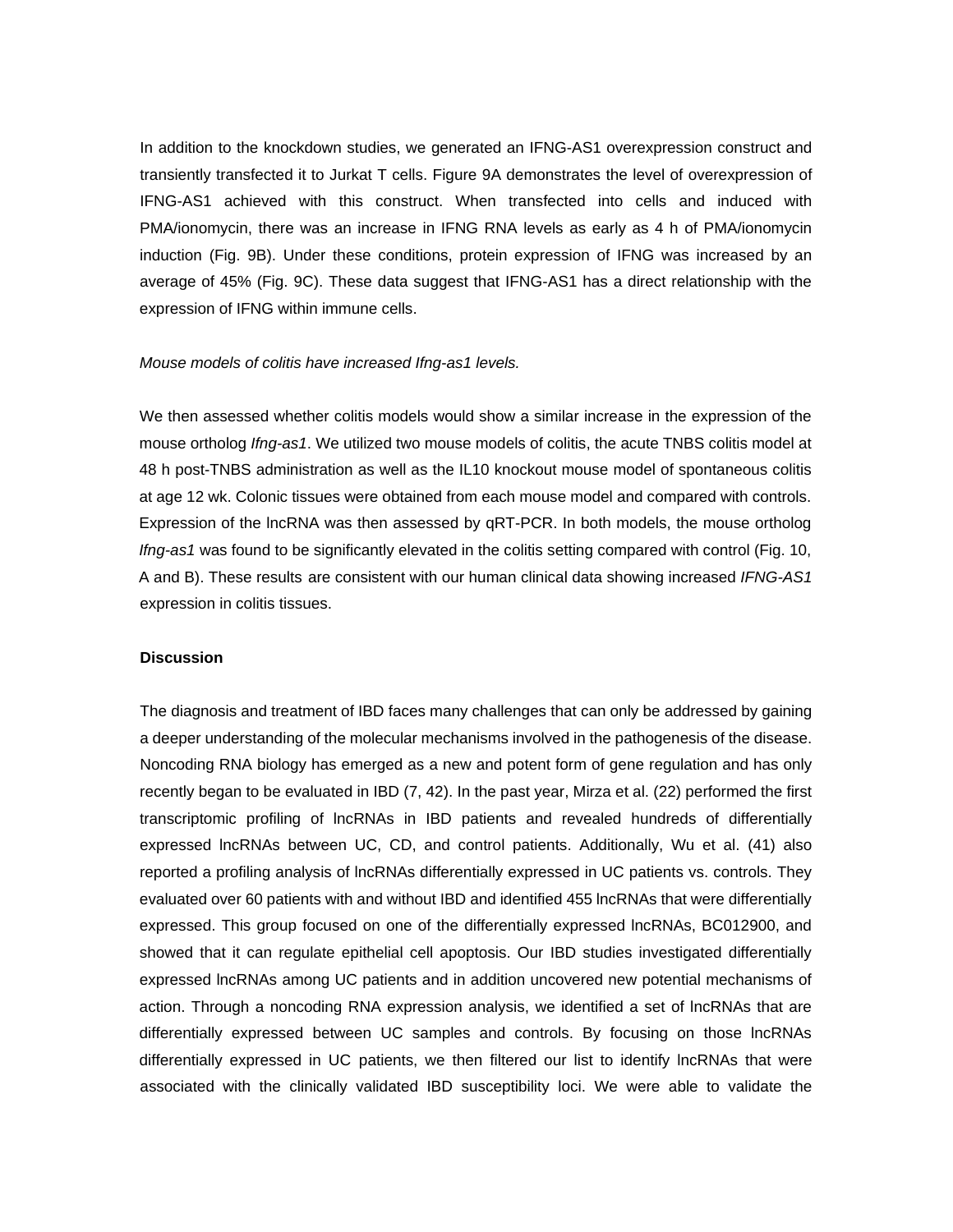differential expression of one of these lncRNAs, *IFNG-AS1*, with the use of a separate clinical cohort of colonic samples. Of note, Mirza et al. also found this lncRNA to be differentially expressed in their IBD patient samples, thereby providing further validation (22). Given its discovery on two independent analyses, *IFNG-AS1* presents itself as an ideal candidate for further study. As one of the first mechanistic studies for lncRNAs in the IBD field, this work focused on *IFNG-AS1*. Future studies will be needed to investigate additional lncRNAs involved in IBD pathophysiology.

*IFNG-AS1* is a noncoding transcript located on chromosome 12 and adjacent to the *IFNG* gene. Prior studies have suggested that *IFNG-AS1* can positively regulate *IFNG* expression; however, much of the data implies function from the mouse ortholog *ifng-as1/NeST/tmevpg1*. These previous investigations have shown that *ifng-as1* is expressed in immune cells such as CD8 and CD4 T cells (5, 11, 37). The prior studies highlighted a mechanism wherein *ifng-as1* recruits a subunit of MLL/SET1 H3K4 methyltransferase complex to the *ifng* promoter and lays down an activating histone methylation signal that promotes expression of *ifng* in mouse immune cells (11). This mechanism, however, has yet to be validated in the human context. Indeed, the human studies of *IFNG-AS1* by Collier et al. (5) in the context of general immune cell biology and Wang et al. (39) in the context of Sjogren syndrome have shown expression of this noncoding transcript within CD4+ T cells. Our own studies show that a site of expression of *IFNG-AS1* is within these CD4+ cells. Using knockdown and overexpression constructs in human T cells, we directly show that *IFNG-AS1* expression can positively regulate IFNG production. We suspect the relatively low abundance of the IFNG-AS1 transcript results in modest knockdown efficiencies seen in our model system. However, our data suggest that within immune cells there is a mechanistic link between the overexpression of this noncoding RNA in colitis samples and the production of a key inflammatory cytokine. In addition, lncRNAs have also been implicated in the stability of mRNA transcripts, thereby providing additional modes by which IFNG-AS1 could potentially regulate its targets (38).

Through this work, we have identified a novel set of lncRNAs implicated in UC pathophysiology. Additional studies that are focused not only on *IFNG-AS1* but also on the other noted lncRNAs presented in this work will be essential in expanding our knowledge of UC pathogenesis. lncRNAs have served as novel targets in preclinical studies from other fields of medicine such as cancer biology and may serve as important therapeutic targets in UC (19). Additionally, lncRNAs could also serve as important biomarkers with a range of uses (34). lncRNA biology is a nascent field in IBD and much work is needed to expand its potential applications. Future studies evaluating the effects of the IBD susceptibility SNPs on expression of lncRNAs will help to link the genotypic changes seen in patients with specific SNPs with expression changes in SNP-associated genes. Additionally, mouse models of colitis will need to be employed to better define the mechanisms for lncRNA biology. To this end, this study has identified that the murine ortholog *ifgn-as1* is also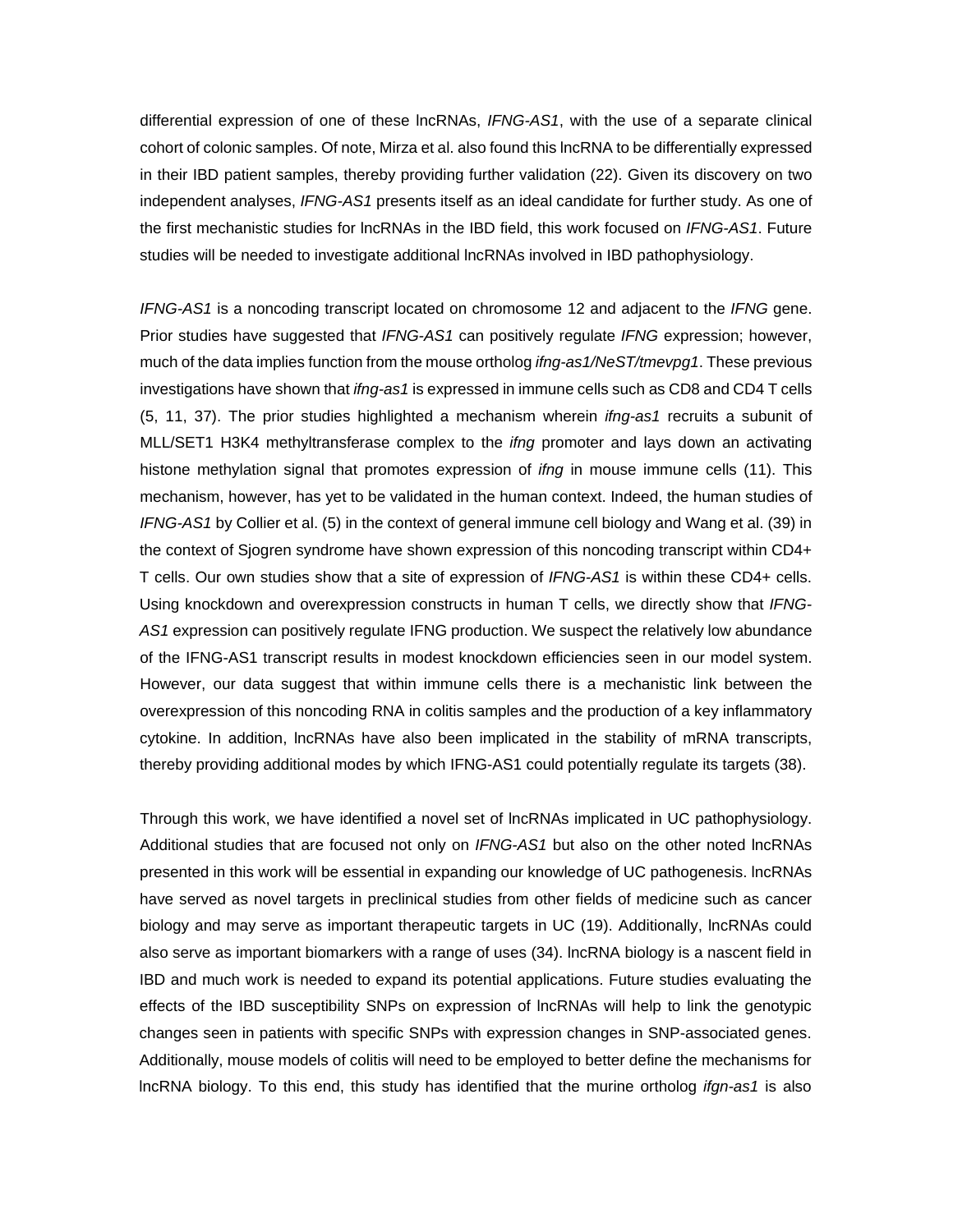overexpressed in the context of mouse models of colitis. This opens up additional avenues of research to carefully dissect other mechanisms of action for this noncoding RNA. The generation of *ifng-as1* knockout and transgenic animals provides additional tools to investigate its function (11). All told, the lncRNA biology serves as an additional layer of gene regulation adding to the complexity of IBD pathophysiology but also providing new tissue-specific targets.

## **Acknowledgements**

We thank I. Karagiannides, K. Bakirtzi, M. Hatziapostolou, C. Vorvis, and M. Koutsioumpa for their helpful discussions and technical suggestions. We would also like to acknowledge E. Faure-Kumar in the Center for Systems for Biomedicine for expert technical assistance.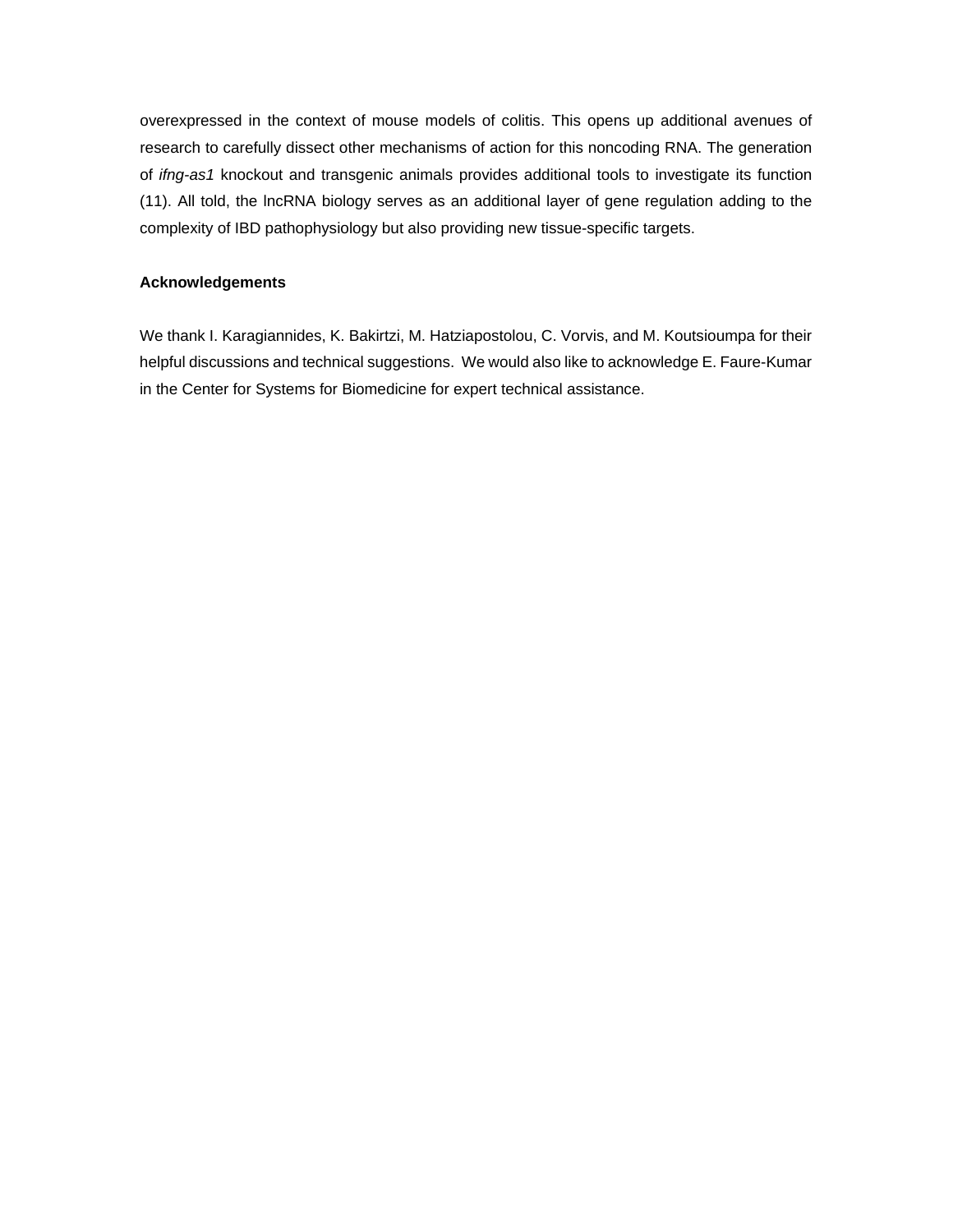## **Figures**

Figure 1.

| А                 | в                              |                 |             |            |                                     |      |       |        |           |           |
|-------------------|--------------------------------|-----------------|-------------|------------|-------------------------------------|------|-------|--------|-----------|-----------|
|                   |                                | GeneSymbol      | P-value     |            | FC (abs) Regulation RNAlength chrom |      |       | strand | txStart   | txEnd     |
|                   |                                | AC093818.1      | 2.995E-08   | 6.5852348  | <b>UD</b>                           | 474  | chr2  |        | 173420153 | 173421135 |
|                   |                                | RP11-347C18.3   | 3.8957E-07  | 6.0070404  | <b>up</b>                           | 709  | chr8  |        | 95962264  | 95963624  |
|                   |                                | AK308561        | 4.9638E-07  | 3.3843983  | <b>UD</b>                           | 640  | chr9  |        | 66454656  | 66457142  |
|                   |                                | AC093818.1      | 8.4179E-07  | 6.2669089  | <b>UD</b>                           | 1397 | chr2  |        | 173368166 | 173421324 |
|                   |                                | <b>BC015977</b> | 1.50809E-06 | 3.9365962  | <b>UD</b>                           | 271  | chrX  |        | 46185713  | 46187080  |
|                   |                                | LOC100505839    | 1.73017E-06 | 21.3462294 | <b>UD</b>                           | 2023 | chr10 |        | 105506536 | 105515167 |
| 00000             | n <del>n</del>                 | LOC339894       | 3.09264E-06 | 6.5386288  | <b>UD</b>                           | 2016 | chr3  |        | 156799455 | 156840791 |
|                   | 4000                           | <b>CRNDE</b>    | 3.11351E-06 | 4.6952636  | <b>UD</b>                           | 464  | chr16 |        | 54952965  | 54957691  |
|                   | \$\$\$\$\$\$\$\$\$\$\$\$\$\$\$ | NOS2P3          | 3.38483E-06 | 12.5807175 | <b>UD</b>                           | 867  | chr17 |        | 20344339  | 20350085  |
|                   |                                | ANKRD36BP2      | 3.8258E-06  | 5.0950911  | <b>U</b> p                          | 391  | chr2  |        | 89065397  | 89076092  |
|                   |                                | RP11-536018.1   | 5.1115E-06  | 4.0617397  | <b>UD</b>                           | 477  | chr9  |        | 13446524  | 13487510  |
|                   |                                | RP11-81H14.2    | 5.24531E-06 | 5.9275247  | <b>UD</b>                           | 417  | chr12 |        | 68825634  | 68826434  |
|                   |                                | BC044655        | 6.13422E-06 | 27.8429609 | up                                  | 2836 | chr17 | ÷      | 20340136  | 20350557  |
|                   |                                | AC133109.1      | 6.8757E-06  | 5.5129747  | <b>UD</b>                           | 1604 | chr2  |        | 109743782 | 109745386 |
|                   |                                | IFNG-AS1        | 7.05895E-06 | 5.2737201  | up                                  | 494  | chr12 | ٠      | 68383308  | 68628466  |
|                   |                                | KCNMB2-IT1      | 3.0995E-07  | 2.4886246  | down                                | 545  | chr3  | ٠      | 178137021 | 178175097 |
|                   |                                | LOC389023       | 3.3447E-07  | 22.8222991 | down                                | 744  | chr2  |        | 115901624 | 115918920 |
|                   |                                | BC043570        | 2.06129E-06 | 3.6120905  | down                                | 2525 | chr15 |        | 29967193  | 29971367  |
|                   |                                | AC012507.3      | 4.1393E-06  | 2.5166143  | down                                | 544  | chr2  |        | 231751220 | 231758789 |
|                   |                                | RP11-349K16.1   | 4.7569E-06  | 9.2410417  | down                                | 552  | chr12 |        | 128508332 | 128511711 |
|                   |                                | PMS2P3          | 5.88004E-06 | 2.0229812  | down                                | 1388 | chr7  |        | 75137068  | 75157453  |
|                   |                                | KRT16P3         | 7.90624E-06 | 2.818404   | down                                | 681  | chr17 |        | 20404825  | 20405600  |
|                   |                                | HCG21           | 8.36127E-06 | 2.4359782  | down                                | 605  | chr6  |        | 30913755  | 30922639  |
|                   |                                | RP11-10N16.3    | 1.20406E-05 | 2.3878804  | down                                | 2337 | chr1  |        | 24620476  | 24648420  |
|                   |                                | RP13-455A7.1    | 1.2237E-05  | 2.018203   | down                                | 219  | chr22 |        | 48256419  | 48257811  |
|                   |                                | RP11-14713.1    | 1.27233E-05 | 2.0847325  | down                                | 469  | chr11 |        | 74624637  | 74630856  |
|                   |                                | RP11-195E11.3   | 1.32175E-05 | 2.931462   | down                                | 1811 | chr9  |        | 72784558  | 72787804  |
|                   |                                | PLCD1           | 1.58876E-05 | 3.5811373  | down                                | 3053 | chr3  |        | 38048986  | 38066278  |
|                   |                                | RP11-627G23.1   | 1.72506E-05 | 2.3658954  | down                                | 4387 | chr11 |        | 134349192 | 134375507 |
| <b>UCA vs Con</b> | relative                       | HOXD-ASI        | 1.74911E-05 | 2.7729262  | down                                | 3819 | chr2  |        | 177037923 | 177053686 |
|                   | row min<br>row max             |                 |             |            |                                     |      |       |        |           |           |

Fig. 1. A: heat map representation of expression changes between UCA and control (Con) groups with a fold change greater than twofold and *P* value less than 0.05. B: heat map representation of the top 15 upregulated and 15 downregulated lncRNAs in the UCA vs. Con comparison. C: table shows the identity of the lncRNAs along with their associated *P* value, fold change, direction of regulation, RNA length, chromosomal location (chrom), strand location (strand), and transcriptional start (txStart) and end (txEnd) positions. Row min and max refer to the minimum and maximum expression levels.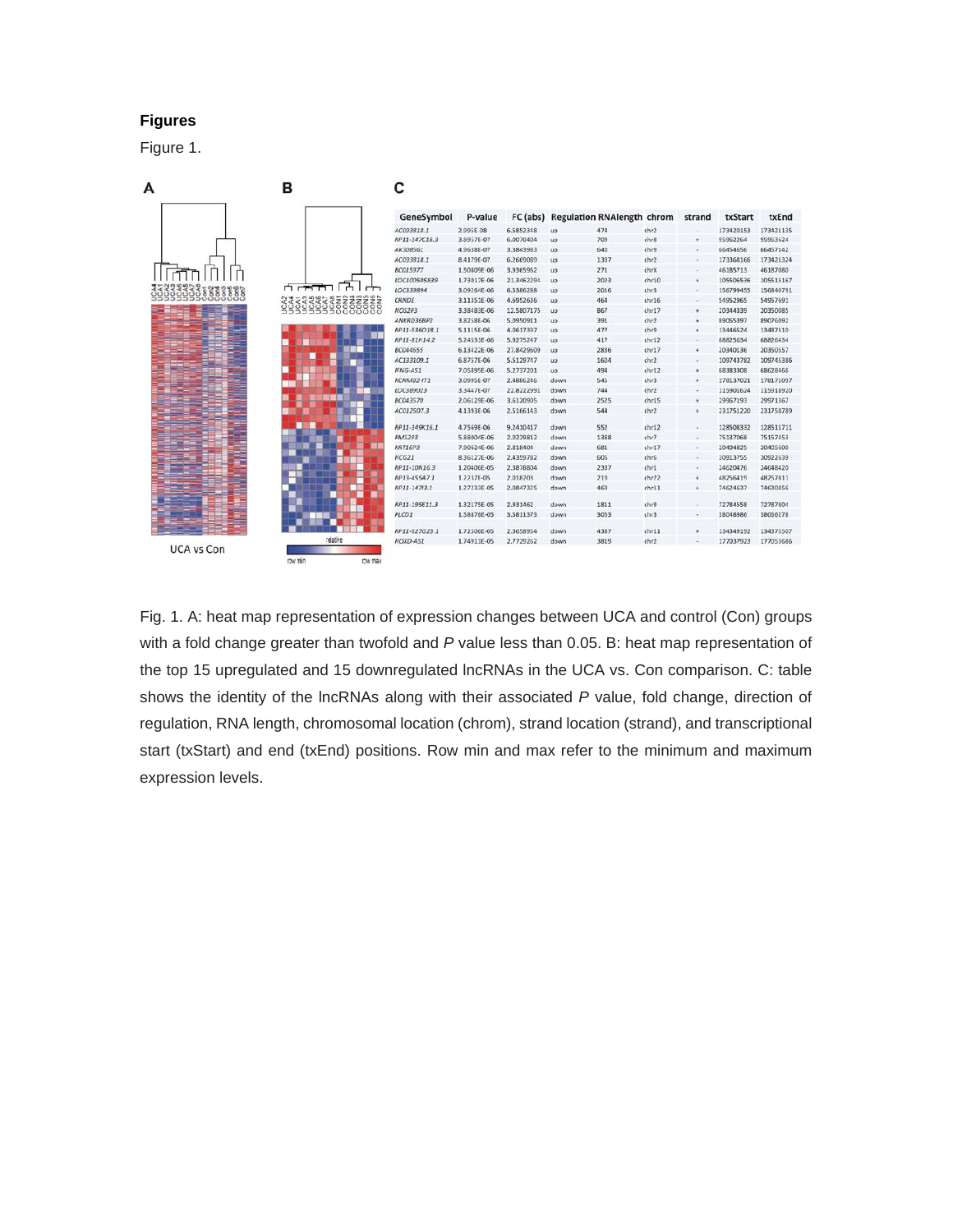

Fig. 2. Heat map representations of expression changes in lncRNA transcripts between UCA vs. UCI, UCI vs. Con. The number of differentially expression lncRNAs with a fold change cutoff of 2 and a *P* value cutoff of 0.05.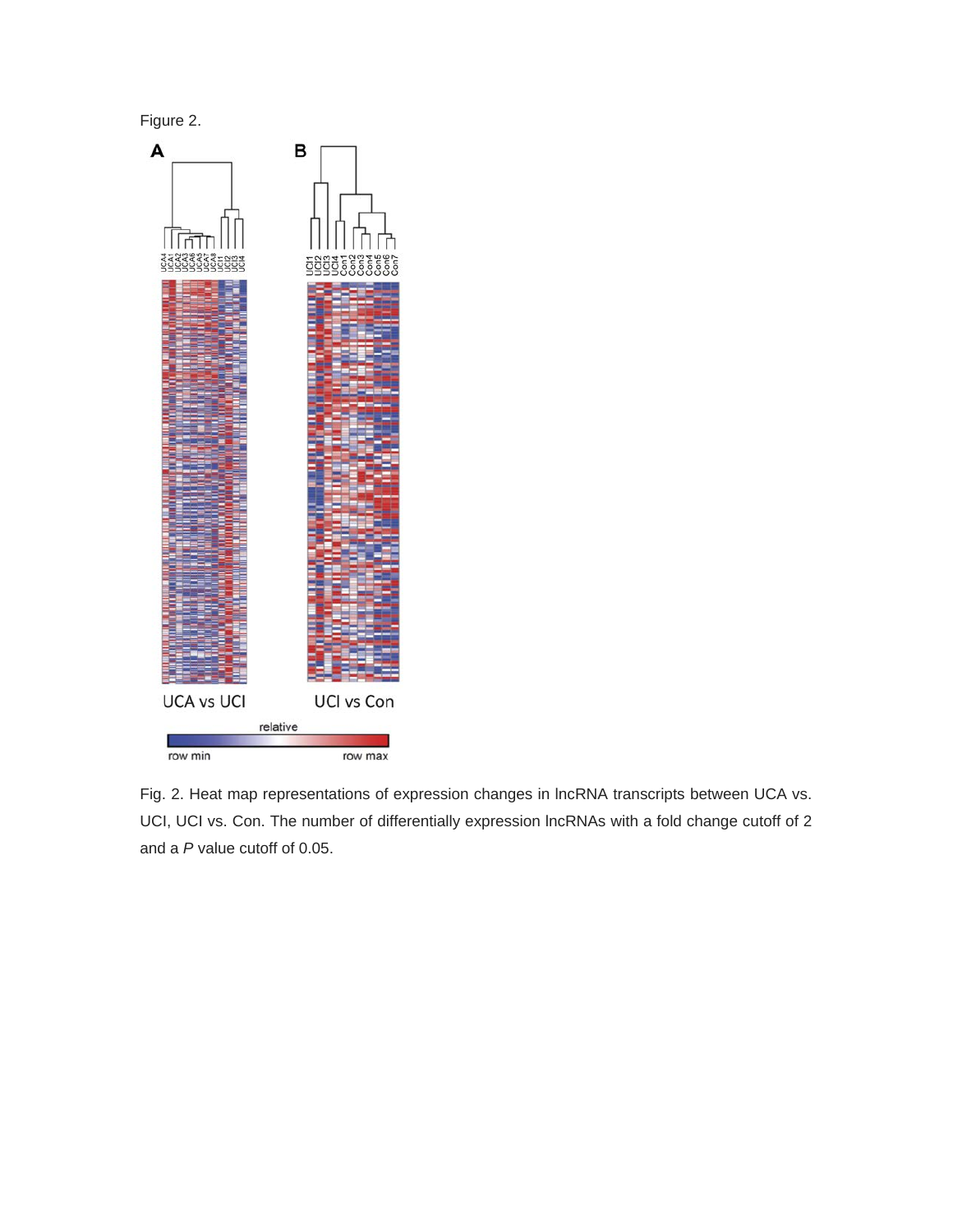Figure 3.



Fig. 3. Graphical representation of the overlap between the 163 IBD associated SNPs and the lncRNAs commonly differentially expressed between UCA vs. Con and UCA vs. UCI. The chromosomal location, lncRNA identity, associated SNP, and genomic distance from the SNPs are presented.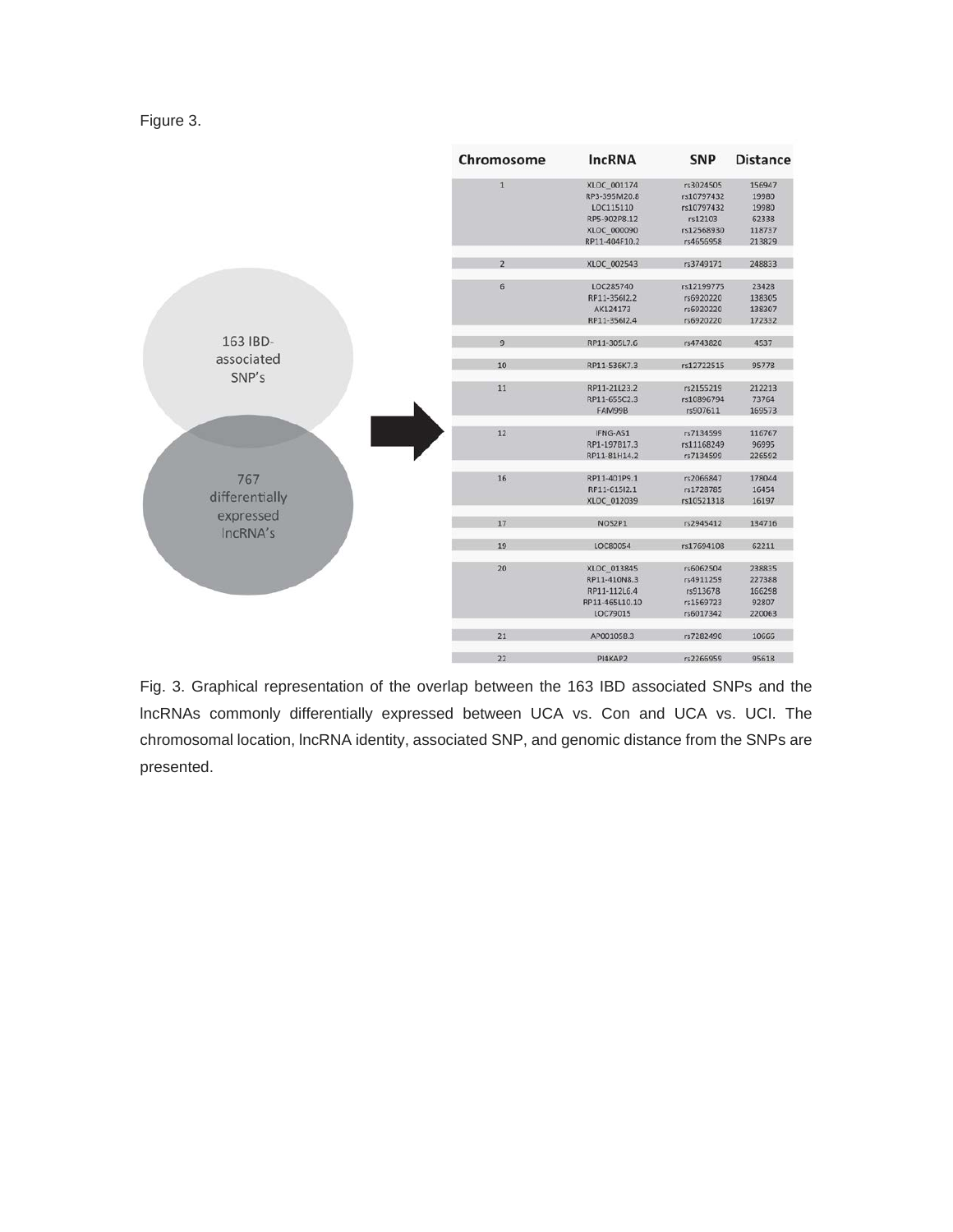



Fig. 4. A and B: microarray expression data for the lncRNAs IFNG-AS1 and RP11-81H14.2 in the analysis comparing UCA vs. Con. C and D: qPCR expression for IFNG-AS1 and RP11- 81H14.2 in the validation cohort (control  $N = 16$ , UC  $N = 15$ ). ACTIN and GAPDH were used as control housekeeping genes. Relative expression was to the average expression in the control samples.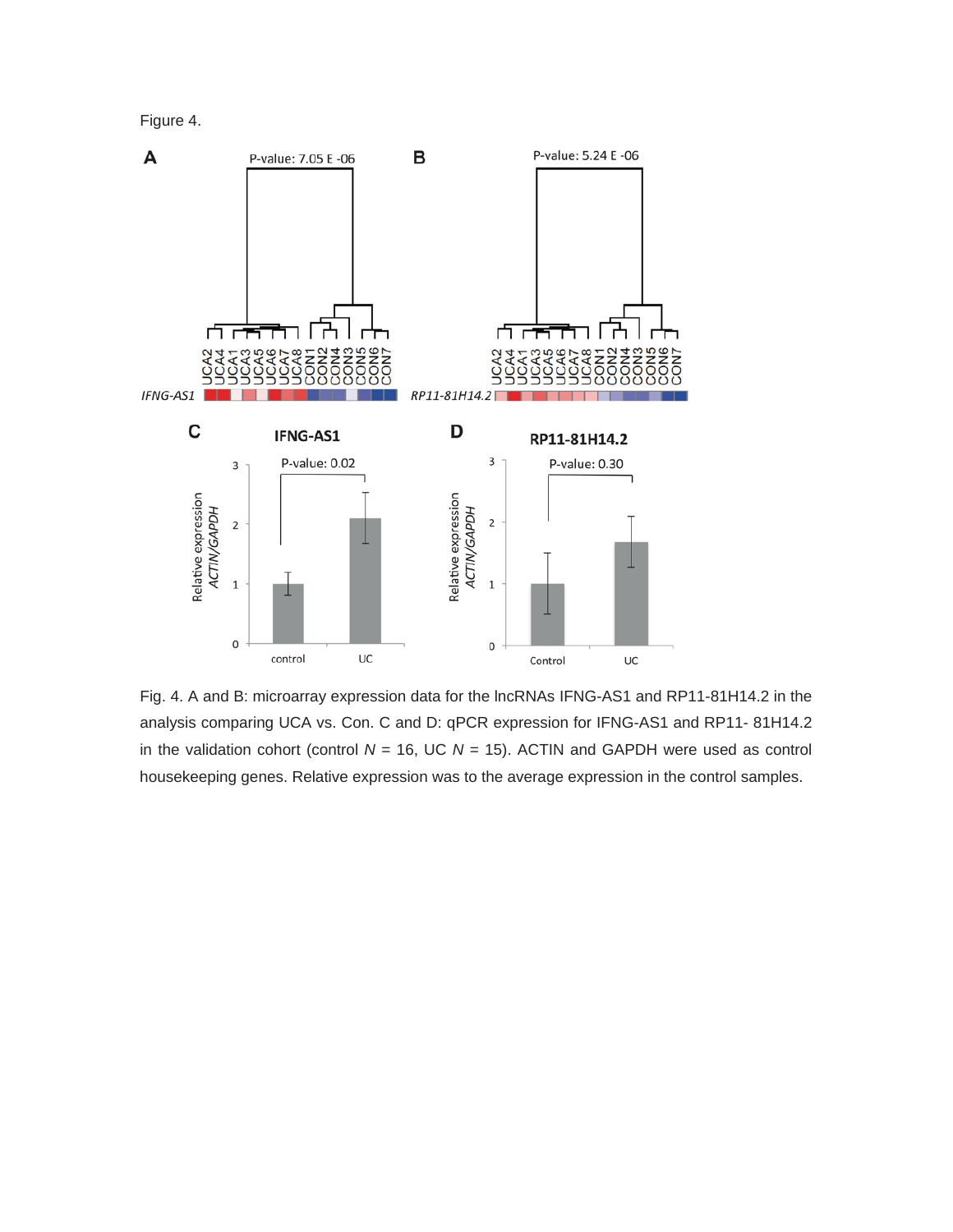



Fig. 5. Expression of IFNG-AS1 based on microarray expression across all UC and control samples. Two groups were created showing relative high and low levels of IFNG-AS1. Bioinformatic analysis was performed on the associated coding transcript expression changes between the two groups. A list of upstream regulators found to be activated in the IFNG-AS1 high group are listed along with the predicated activation state and the associated *P* value.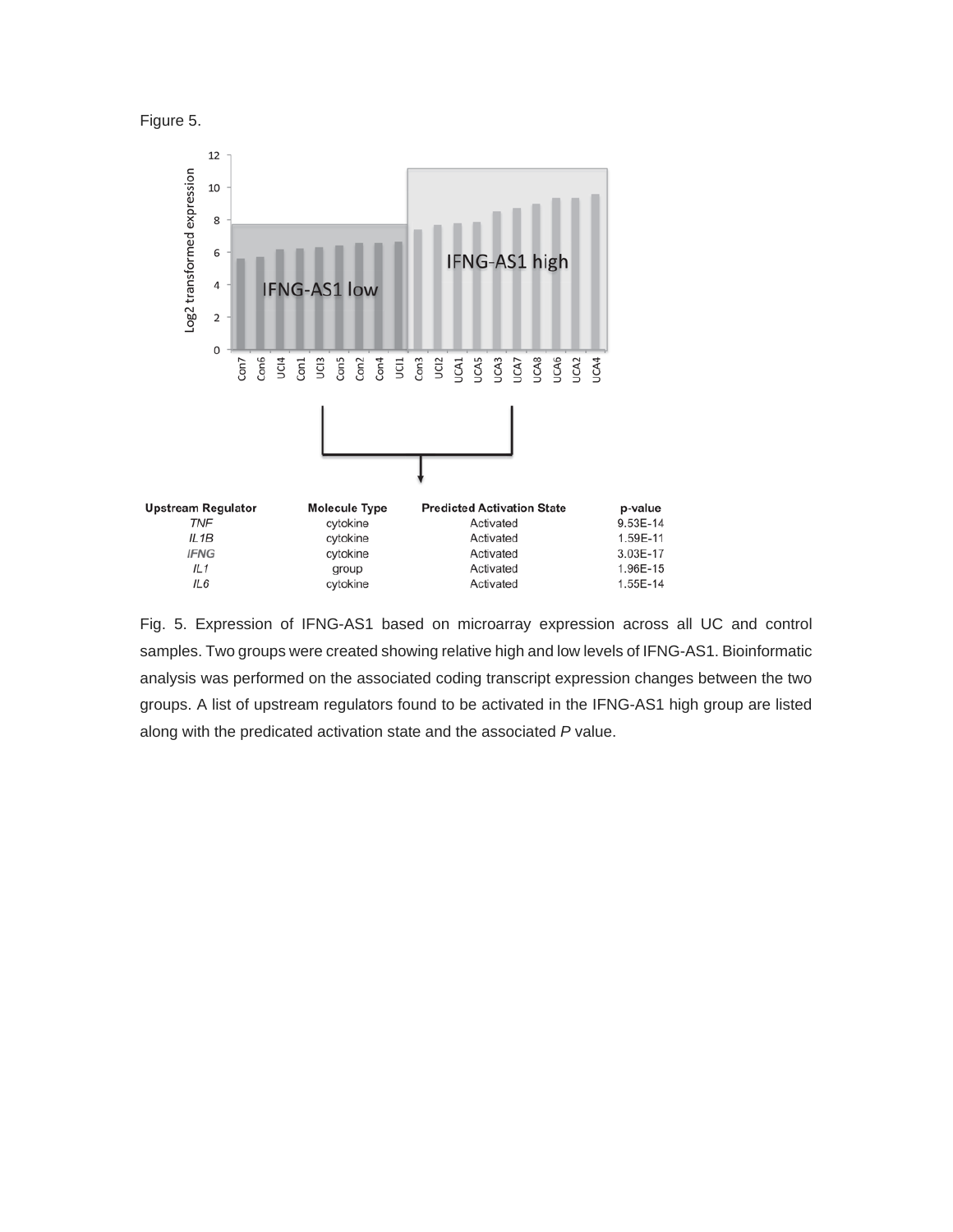



Fig. 6. A: qPCR expression of IFNG-AS1 and IFGN among CD4 cells and total PBMC (*N* = 4). B and C: Jurkat T cells activated with PMA/ionomycin for 6 h and cultured media collected after 24 h show inductions of IFNG and TNF-α protein, respectively. D: Jurkat T cells activated with PMA/ionomycin for 6 h; qPCR analysis of IFNG, IFNG-AS1, and TNF-α. \**P* value < 0.05, \*\**P* value  $< 0.01; n = 3.$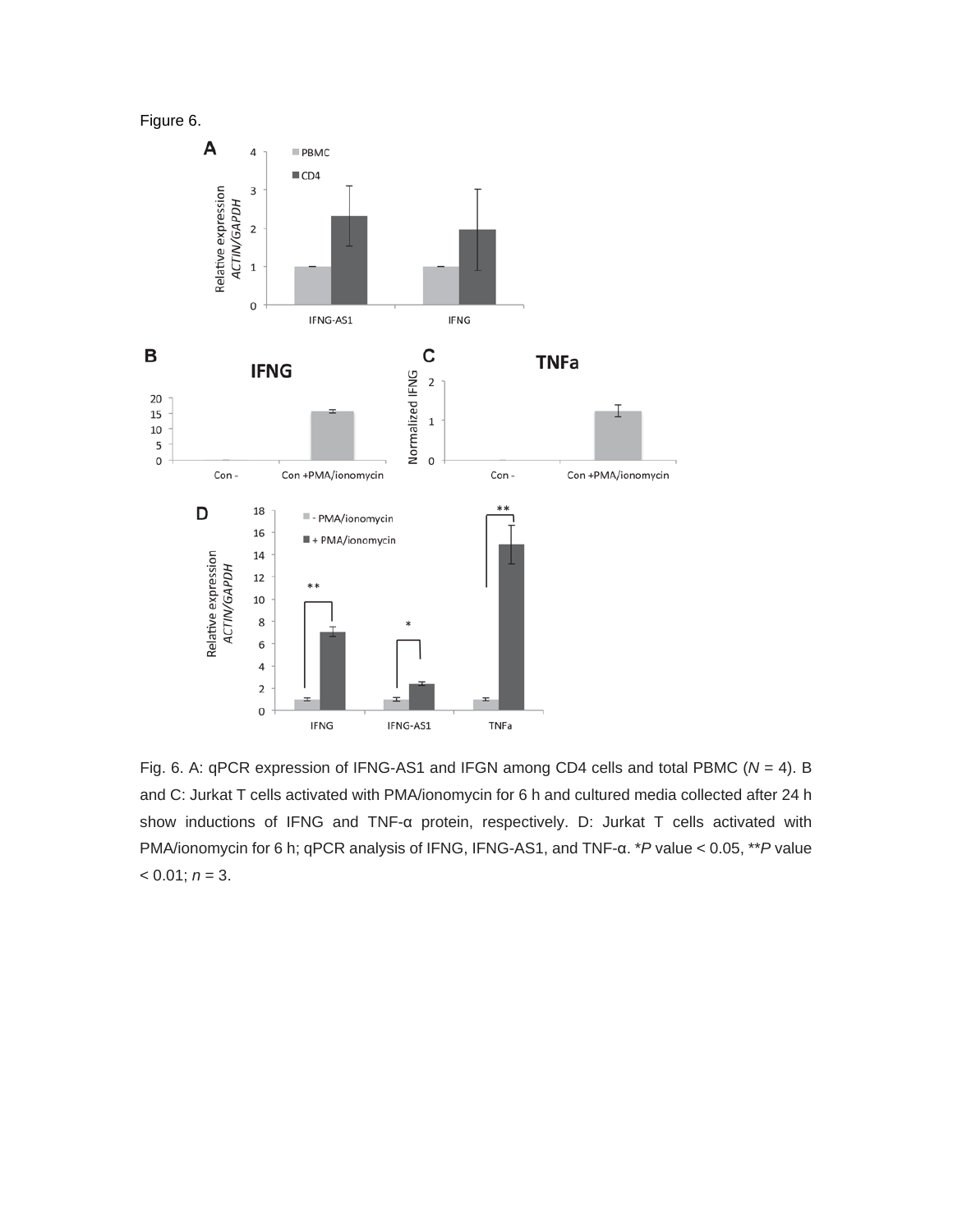

Fig. 7. qPCR expression for a time course evaluating the expression IFNG-AS1 and IFNG in Jurkat T cells.

Figure 7.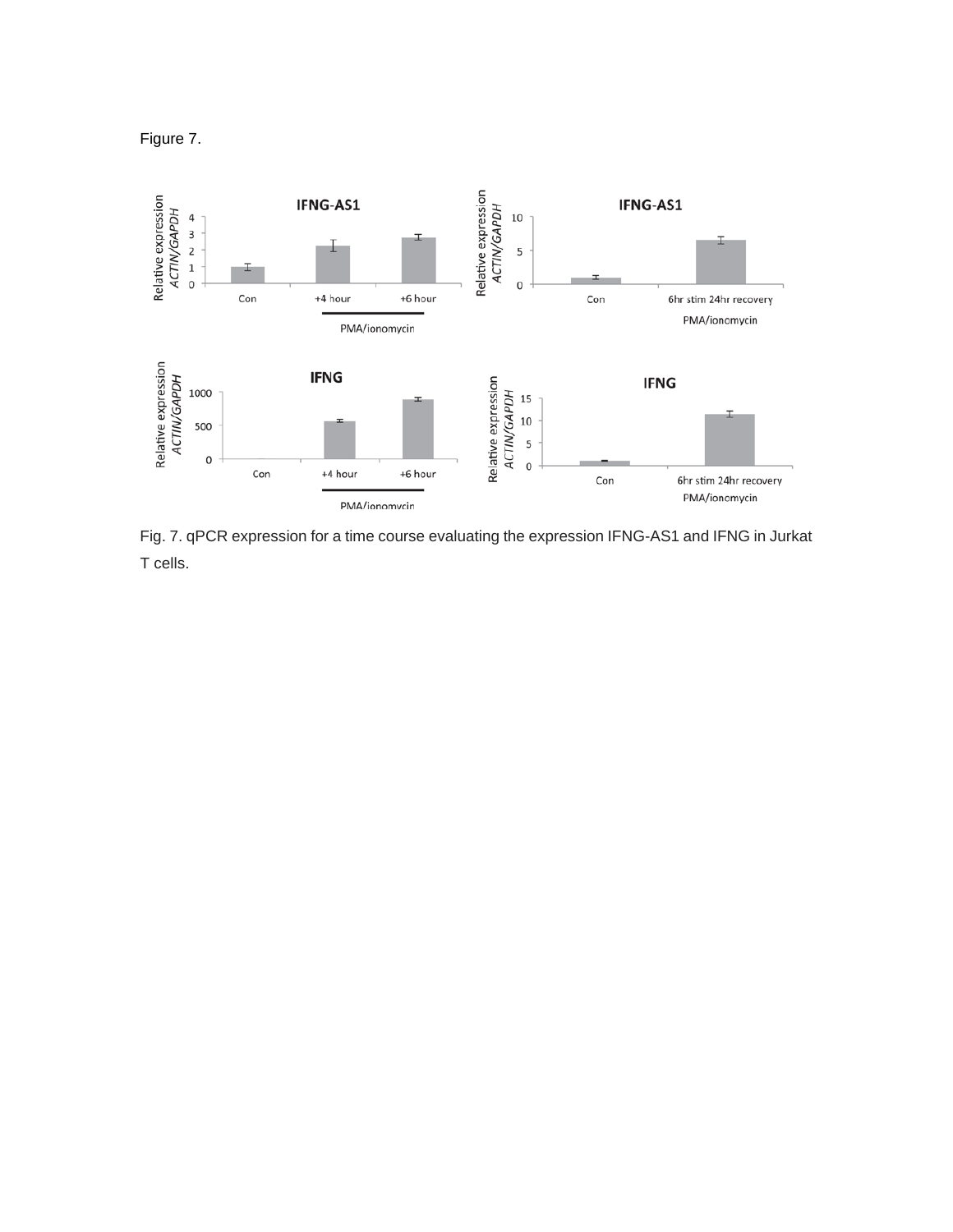



Fig. 8. *A* and *B*: qPCR analysis of Jurkat T cells treated with PMA/ionomycin for 6 h followed by a 24-h recovery period. Cells were treated with 2 independent antisense siRNAs against IFNG-AS1 (*n* = 3). *C* and *D*: protein analysis for IFNG was assessed by measuring the culture medium (*n* = 3). The siRNAs refer to small interfering RNAs with siIFNG-AS1#1 and siIFNG-AS1#2 referring to two independent small interfering RNAs directed against IFNG-AS1.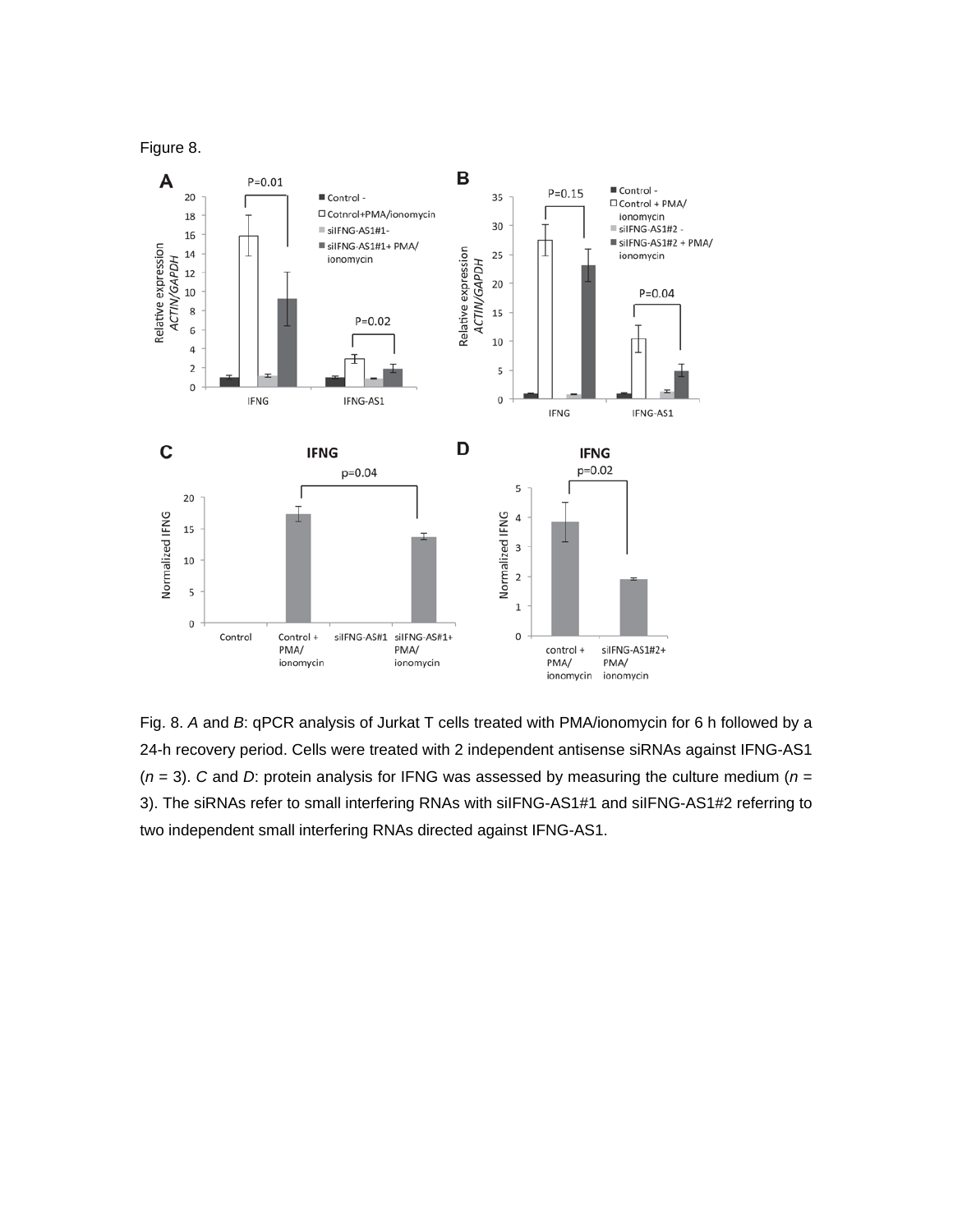Figure 9.



Fig. 9. A: qPCR expression of Jurkat T cells transiently overexpressing IFNG-AS1. B: qPCR analysis of Jurkat T cells with and without transient transfection of an IFNG-AS1-overexpressing construct. Cells were activated with PMA/ionomycin for 4 h (*n* = 3). C: IFNG protein was measured from cultured media  $(n = 3)$ .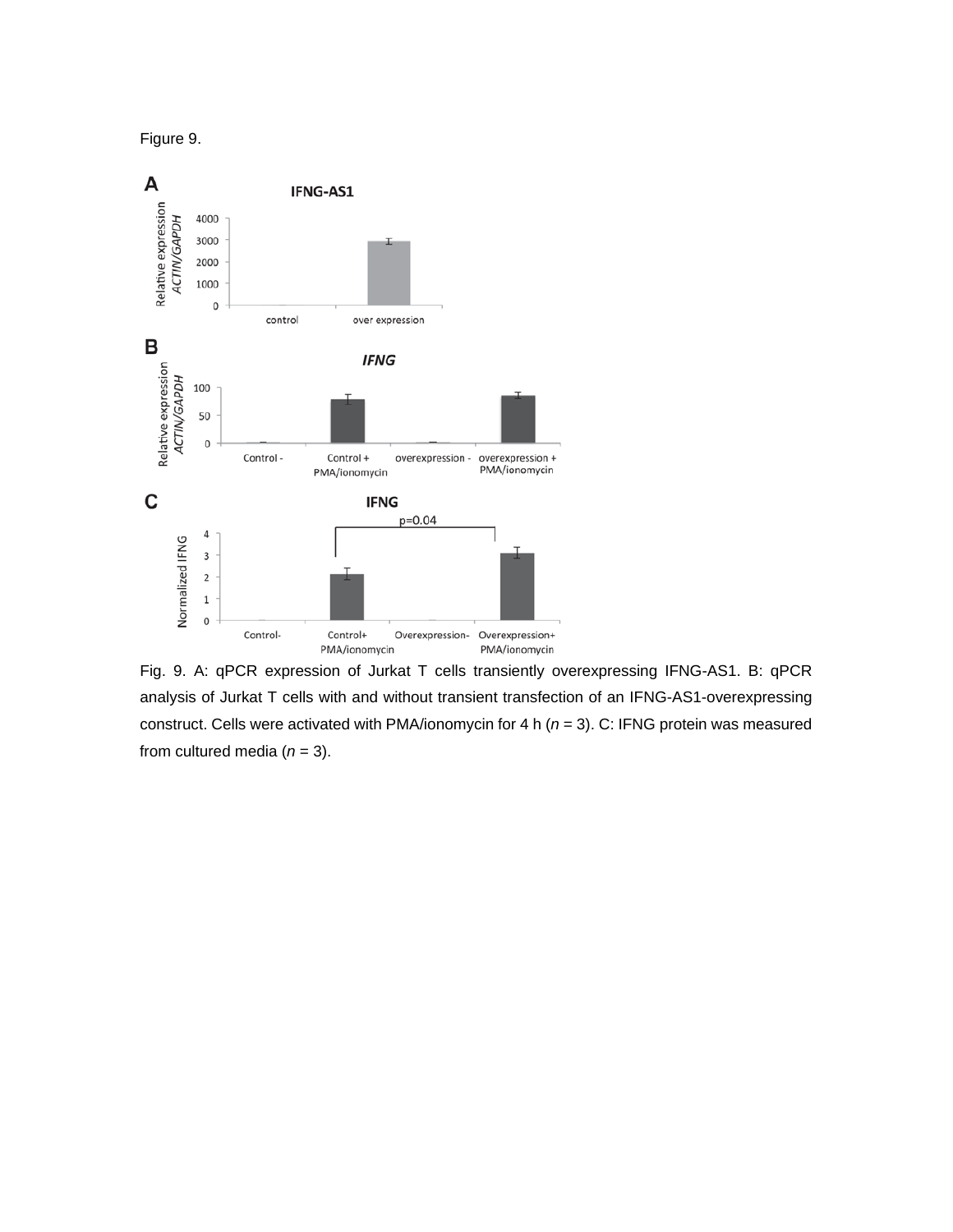

Fig. 10. *A*: Ifgn-as1 qPCR expression analysis. Whole colon samples from TNBS-treated animals vs. controls (*N* = 5) were assays for Ifng-as1 expression with actin as the control gene. *B*: Ifng-as1 qPCR analysis from colon tissue derived from IL10 knockout animals compared with controls (*N* = 4).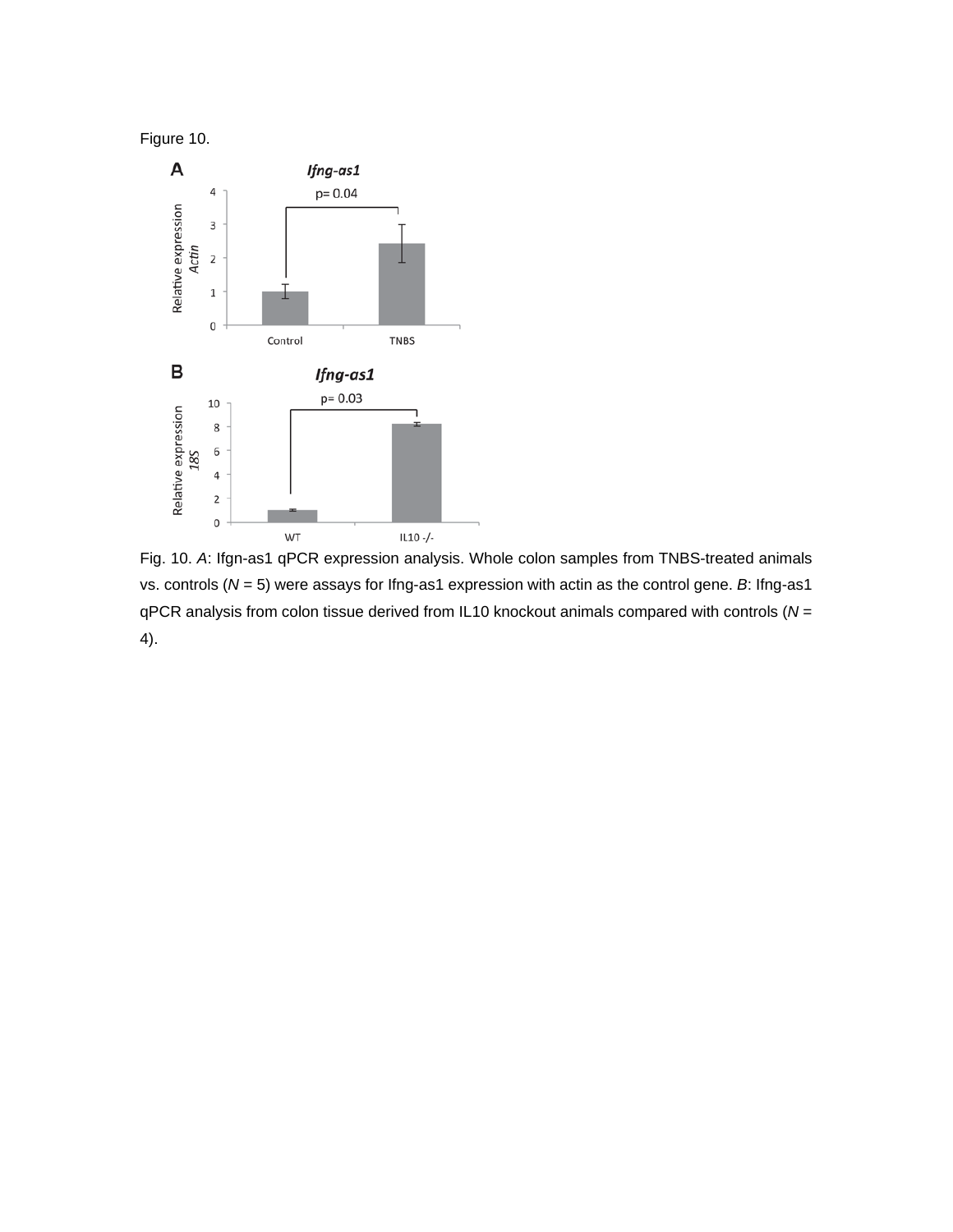# **Tables**

Table 1. Patient information

| <b>Sample</b>    | Age | Gender | Location       |  |  |  |
|------------------|-----|--------|----------------|--|--|--|
| Con1             | 31  | Male   | Colon          |  |  |  |
| Con <sub>2</sub> | 45  | Female | colon          |  |  |  |
| Con <sub>3</sub> | 26  | Male   | Colon: sigmoid |  |  |  |
| Con4             | 46  | Male   | Colon          |  |  |  |
| Con <sub>5</sub> | 50  | Female | Colon          |  |  |  |
| Con <sub>6</sub> | 60  | Female | Colon          |  |  |  |
| Con7             | 56  | Male   | Colon          |  |  |  |
| UCA1             | 30  | Female | Colon          |  |  |  |
| UCA <sub>2</sub> | 56  | Female | Colon: left    |  |  |  |
| UCA3             | 26  | Female | Colon          |  |  |  |
| UCA4             | 46  | Female | Colon          |  |  |  |
| UCA <sub>5</sub> | 29  | Male   | Colon          |  |  |  |
| UCA6             | 24  | Male   | Colon          |  |  |  |
| UCA7             | 45  | Female | Colon          |  |  |  |
| UCA8             | 26  | Female | Colon          |  |  |  |
| UCI1             | 31  | Male   | Colon          |  |  |  |
| UC <sub>l2</sub> | 71  | Female | Colon          |  |  |  |
| UC <sub>13</sub> | 51  | Male   | Colon          |  |  |  |
| UC <sub>14</sub> | 33  | Female | Colon          |  |  |  |

Table 2. Ulcerative colitis and control samples

|  | <b>Control Disease</b> |      |     | Age   Gender   Pathology |
|--|------------------------|------|-----|--------------------------|
|  | 1 Diverticulosis       | n/a  | n/a | n/a                      |
|  | 2 rectal cancer        | 50 F |     | benign colonic tissue    |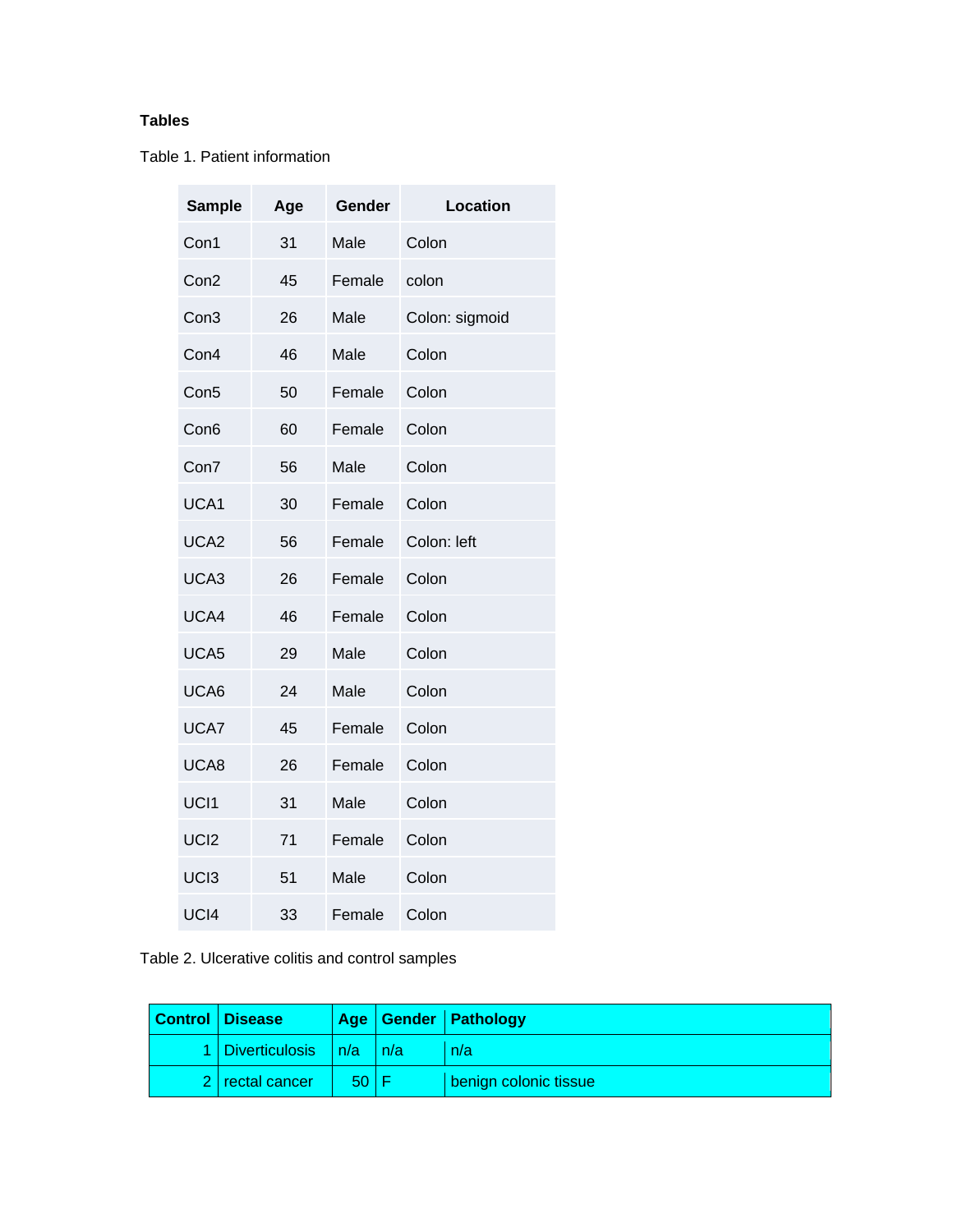| 3              | rectal villous<br>adenoma  | 68     | F   | non-dysplastic mucosa                                                         |  |
|----------------|----------------------------|--------|-----|-------------------------------------------------------------------------------|--|
| 4              | metastatic<br>colon cancer | 53     | M   | colonic tissue with no histopathologic abnormality                            |  |
| 5              | colon cancer,<br>cecum     | 76     | F   | invasive adenocarcinoma of cecum with adajcent<br>normal colon                |  |
| 6              | colon cancer,<br>rectum    | 70     | M   | colonic adenocarcinoma with adjacent normal colon                             |  |
| 7              | colon-normal               | n/a    | n/a | n/a                                                                           |  |
| 8              | colon-normal               | n/a    | n/a | n/a                                                                           |  |
| 9              | colon-normal               | n/a    | n/a | n/a                                                                           |  |
| 10             | colon-normal               | n/a    | n/a | n/a                                                                           |  |
| 11             | colon-normal               | n/a    | n/a | n/a                                                                           |  |
| 12             | colon-normal               | 42     | F   | foci of endometriosis, large intestine colon without<br>significant change    |  |
| 13             | colon-normal               | n/a    | n/a | n/a                                                                           |  |
| 14             | colon cancer               | n/a    | n/a | n/a                                                                           |  |
| 15             | perforation                | n/a    | n/a | n/a                                                                           |  |
| 16             | vaginal<br>prolapse        | n/a    | n/a | n/a                                                                           |  |
|                |                            |        |     |                                                                               |  |
| <b>UC</b>      |                            |        |     |                                                                               |  |
| 1              | ulcerative<br>colitis      | 61     | F   | moderate toseverely active ulcerative colitis, neg for<br>dysplasia           |  |
| $\overline{2}$ | ulcerative<br>colitis      | 49     | M   | chronic pancolitis with severe activity, extensive<br>ulcerations             |  |
| 3              | ulcerative<br>colitis      | $52$ F |     | moderate to severe diffuse active pancolitis neg for<br>dysplasia             |  |
| 4              | ulcerative<br>colitis      | 35     | M   | moderate to severe activity, chronic pancolitis, neg<br>dysplasia             |  |
| 5              | ulcerative<br>colitis      | 68     | F   | severely active ulcerative colitis                                            |  |
| 6              | ulcerative<br>colitis      | 31     | M   | chronic active colitis with foci of ulceration                                |  |
| 7              | ulcerative<br>colitis      | 43     | M   | n/a                                                                           |  |
| 8              | ulcerative<br>colitis      | 57     | M   | chronic colitis with moderate to severe activity and<br>extensive ulcerations |  |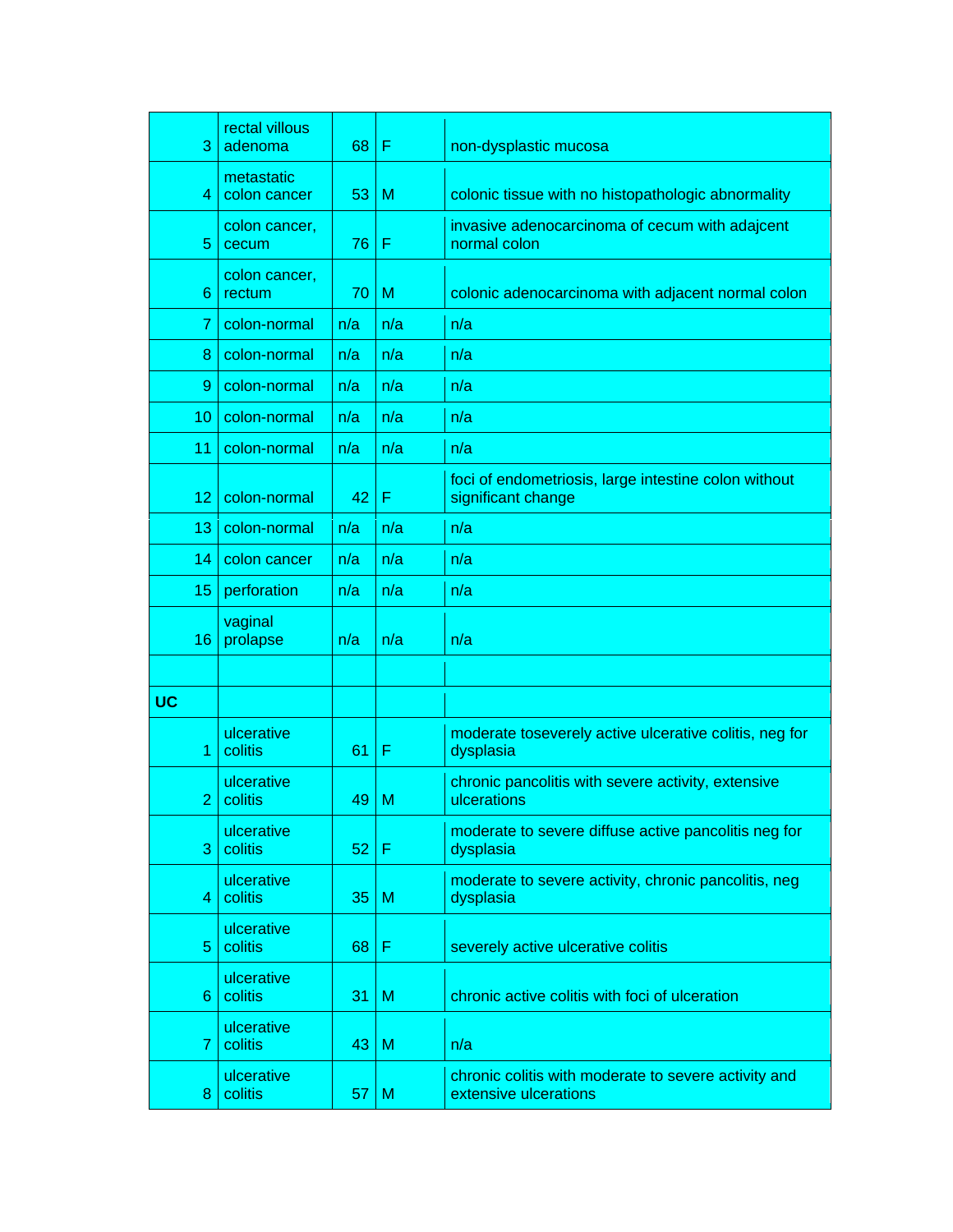| 9  | ulcerative<br>colitis | 39 F            |     | moderately active ulcerative colitis, neg dysplasia                                        |
|----|-----------------------|-----------------|-----|--------------------------------------------------------------------------------------------|
| 10 | ulcerative<br>colitis | 30 <sup>1</sup> | l F | colon with moderate chronic colitis, no dysplasia                                          |
| 11 | ulcerative<br>colitis | 36 <sup>°</sup> | M   | chronic pancolitis with moderate to severe activity,<br>ujlcration and inflammatory polyps |
| 12 | ulcerative<br>colitis | 49              | Æ   | n/a                                                                                        |
| 13 | ulcerative<br>colitis | 64              | M   | severe inflammatory bowel disease type<br>indeterminate                                    |
| 14 | ulcerative<br>colitis | $34$ F          |     | Rectosigmoid, Involved                                                                     |
| 15 | ulcerative<br>colitis | n/a             | n/a | n/a                                                                                        |

#### **References:**

1. **Bank S, Andersen PS, Burisch J, Pedersen N, Roug S, Galsgaard J, Ydegaard Turino S, Brodersen JB, Rashid S, Kaiser Rasmussen B, Avlund S, Bastholm Olesen T, Hoffmann HJ,**  Andersen Nexø B, Sode J, Vogel U, Andersen V. Polymorphisms in the Toll-like receptor and the IL-23/IL-17 pathways were associated with susceptibility to inflammatory bowel disease in a Danish cohort. *PLoS One* 10: e0145302, 2015.

2. **Carpenter S, Aiello D, Atianand MK, Ricci EP, Gandhi P, Hall LL, Byron M, Monks B, Henry-Bezy M, Lawrence JB, O'Neill LA, Moore MJ, Caffrey DR, Fitzgerald KA.** A long noncoding RNA mediates both activation and repression of immune response genes. *Science* 341: 789-792, 2013.

3. **Cho JH, Weaver CT.** The genetics of inflammatory bowel disease. *Gastroenterology* 133: 1327- 1339, 2007.

4. **Chu C, Qu K, Zhong FL, Artandi SE, Chang HY.** Genomic maps of long noncoding RNA occupancy reveal principles of RNA-chromatin interactions. *Mol Cell* 44: 667-678, 2011.

5. **Collier SP, Collins PL, Williams CL, Boothby MR, Aune TM.** Cutting edge: influence of Tmevpg1, a long intergenic noncoding RNA, on the expression of Ifng by Th1 cells. *J Immunol* 189: 2084-2088, 2012.

6. **Cui D, Huang G, Yang D, Huang B, An B.** Efficacy and safety of interferon-γ-targeted therapy in Crohn's disease: a systematic review and meta-analysis of randomized controlled trials. *Clin Res Hepatol Gastroenterol* 37: 507-513, 2013.

7. **Dalal SR, Kwon JH.** The role of microRNA in inflammatory bowel disease. *Gastroenterol Hepatol (N Y)* 6: 714-722, 2010.

8. **Eckburg PB, Relman DA.** The role of microbes in Crohn's disease. *Clin Infect Dis* 44: 256-262, 2007.

9. **Edgar R, Domrachev M, Lash AE.** Gene Expression Omnibus: NCBI gene expression and hybridization array data repository. *Nucleic Acids Res* 30: 207-210, 2002.

10. **Ghosh S, Chaudhary R, Carpani M, Playford R.** Interfering with interferons in inflammatory bowel disease. *Gut* 55: 1071-1073, 2006.

11. **Gomez JA, Wapinski OL, Yang YW, Bureau JF, Gopinath S, Monack DM, Chang HY, Brahic M, Kirkegaard K.** The NeST long ncRNA controls microbial susceptibility and epigenetic activation of the interferon-γ locus. *Cell* 152: 743-754, 2013.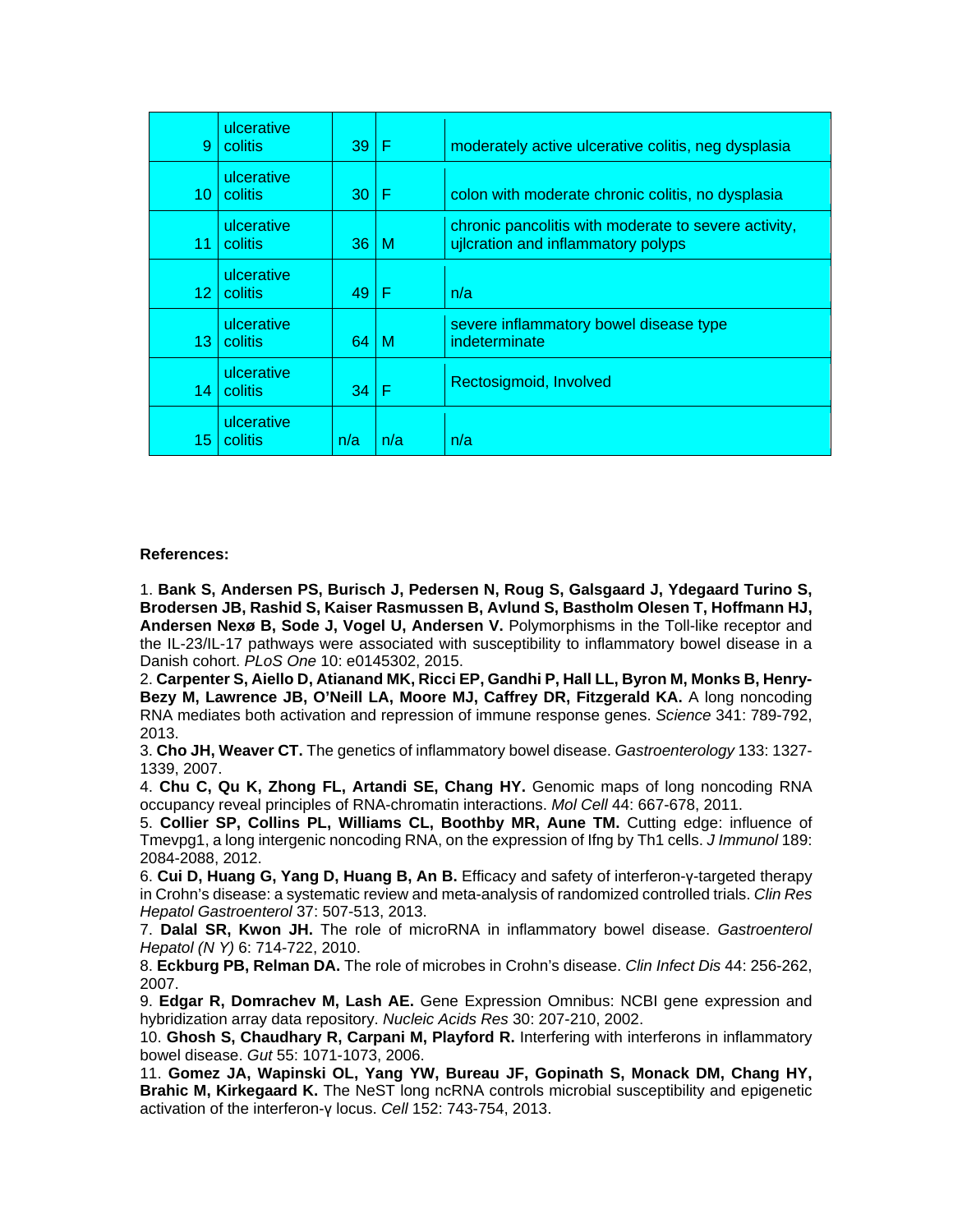12. **Gupta RA, Shah N, Wang KC, Kim J, Horlings HM, Wong DJ, Tsai MC, Hung T, Argani P, Rinn JL, Wang Y, Brzoska P, Kong B, Li R, West RB, van de Vijver MJ, Sukumar S, Chang HY.** Long non-coding RNA HOTAIR reprograms chromatin state to promote cancer metastasis. *Nature* 464: 1071-1076, 2010.

13. **Hrdlickova B, Kumar V, Kanduri K, Zhernakova DV, Tripathi S, Karjalainen J, Lund RJ, Li Y, Ullah U, Modderman R, Abdulahad W, Lahdesmaki H, Franke L, Lahesmaa R, Wijmenga C, Withoff S.** Expression profiles of long non-coding RNAs located in autoimmune diseaseassociated regions reveal immune cell-type specificity. *Genome Med* 6: 88, 2014.

14. **Jostins L, Ripke S, Weersma RK, Duerr RH, McGovern DP, Hui KY, Lee JC, Schumm LP, Sharma Y, Anderson CA, Essers J, Mitrovic M, Ning K, Cleynen I, Theatre E, Spain SL, Raychaudhuri S, Goyette P, Wei Z, Abraham C, Achkar JP, Ahmad T, Amininejad L, Ananthakrishnan AN, Andersen V, Andrews JM, Baidoo L, Balschun T, Bampton PA, Bitton A, Boucher G, Brand S, Buning C, Cohain A, Cichon S, D'Amato M, De Jong D, Devaney KL, Dubinsky M, Edwards C, Ellinghaus D, Ferguson LR, Franchimont D, Fransen K, Gearry R, Georges M, Gieger C, Glas J, Haritunians T, Hart A, Hawkey C, Hedl M, Hu X, Karlsen TH, Kupcinskas L, Kugathasan S, Latiano A, Laukens D, Lawrance IC, Lees CW, Louis E, Mahy G, Mansfield J, Morgan AR, Mowat C, Newman W, Palmieri O, Ponsioen CY, Potocnik U, Prescott NJ, Regueiro M, Rotter JI, Russell RK, Sanderson JD, Sans M, Satsangi J, Schreiber S, Simms LA, Sventoraityte J, Targan SR, Taylor KD, Tremelling M, Verspaget HW, De Vos M, Wijmenga C, Wilson DC, Winkelmann J, Xavier RJ, Zeissig S, Zhang B, Zhang CK, Zhao H; International IBD Genetics Consortium (IIBDGC), Silverberg MS, Annese V, Hakonarson H, Brant SR, Radford-Smith G, Mathew CG, Rioux JD, Schadt EE, Daly MJ, Franke A, Parkes M, Vermeire S, Barrett JC, Cho JH.** Host-microbe interactions have shaped the genetic architecture of inflammatory bowel disease. *Nature* 491: 119-124, 2012.

15. **Koukos G, Polytarchou C, Kaplan JL, Morley-Fletcher A, Gras-Miralles B, Kokkotou E, Baril-Dore M, Pothoulakis C, Winter HS, Iliopoulos D.** MicroRNA-124 regulates STAT3 expression and is downregulated in colon tissues of pediatric patients with ulcerative colitis. *Gastroenterology* 145: 842-852.e2, 2013.

16. **Koukos G, Polytarchou C, Kaplan JL, Oikonomopoulos A, Ziring D, Hommes DW, Wahed R, Kokkotou E, Pothoulakis C, Winter HS, Iliopoulos D.** A microRNA signature in pediatric ulcerative colitis: deregulation of the miR-4284/CXCL5 pathway in the intestinal epithelium. *Inflamm Bowel Dis* 21: 996-1005, 2015.

17. **Law IK, Bakirtzi K, Polytarchou C, Oikonomopoulos A, Hommes D, Iliopoulos D, Pothoulakis C.** Neurotensin-regulated miR-133α is involved in proinflammatory signalling in human colonic epithelial cells and in experimental colitis. *Gut* 64: 1095-1104, 2015.

18. **Li Z, Chao TC, Chang KY, Lin N, Patil VS, Shimizu C, Head SR, Burns JC, Rana TM.** The long noncoding RNA THRIL regulates TNF-α expression through its interaction with hnRNPL. *Proc Natl Acad Sci USA* 111: 1002-1007, 2014.

19. **Malik R, Patel L, Prensner JR, Shi Y, Iyer MK, Subramaniyan S, Carley A, Niknafs YS, Sahu A, Han S, Ma T, Liu M, Asangani IA, Jing X, Cao X, Dhanasekaran SM, Robinson DR, Feng FY, Chinnaiyan AM.** The lncRNA PCAT29 inhibits oncogenic phenotypes in prostate cancer. *Mol Cancer Res* 12: 1081-1087, 2014.

20. **Marafini I, Angelucci E, Pallone F, Monteleone G.** The IL-12/23/STAT axis as a therapeutic target in inflammatory bowel disease: mechanisms and evidence in man. *Dig Dis* 33, *Suppl* 1: 113- 119, 2015.

21. **Mercer TR, Dinger ME, Mattick JS.** Long non-coding RNAs: insights into functions. *Nat Rev Genet* 10: 155-159, 2009.

22. **Mirza AH, Berthelsen CH, Seemann SE, Pan X, Frederiksen KS, Vilien M, Gorodkin J, Pociot F.** Transcriptomic landscape of lncRNAs in inflammatory bowel disease. *Genome Med* 7: 39, 2015.

23. **Mirza AH, Berthelsen CH, Seemann SE, Pan X, Frederiksen KS, Vilien M, Gorodkin J, Pociot F.** Transcriptomic landscape of lncRNAs in inflammatory bowel disease. *Genome Med* 7: 39, 2015.

24. **Molodecky NA, Soon IS, Rabi DM, Ghali WA, Ferris M, Chernoff G, Benchimol EI, Panaccione R, Ghosh S, Barkema HW, Kaplan GG.** Increasing incidence and prevalence of the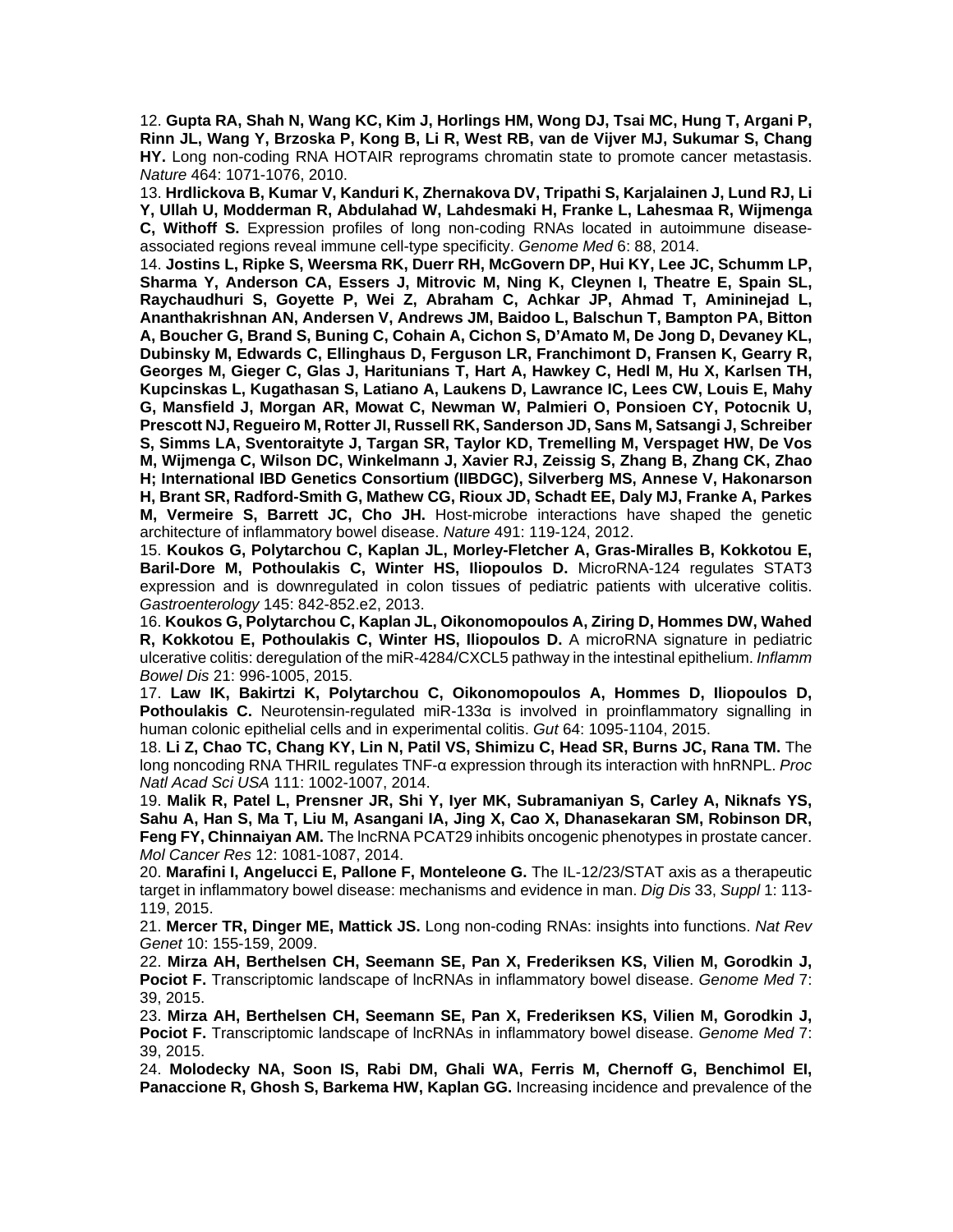inflammatory bowel diseases with time, based on systematic review. *Gastroenterology* 142: 46- 54.e42; quiz e30, 2012.

25. **Neurath MF.** Cytokines in inflammatory bowel disease. *Nat Rev Immunol* 14: 329-342, 2014.

26. **Nielsen OH, Ainsworth MA.** Tumor necrosis factor inhibitors for inflammatory bowel disease. *N Engl J Med* 369: 754-762, 2013.

27. **Peyrin-Biroulet L, Loftus EV Jr, Colombel JF, Sandborn WJ.** Longterm complications, extraintestinal manifestations, and mortality in adult Crohn's disease in population-based cohorts. *Inflamm Bowel Dis* 17: 471-478, 2011.

28. **Polytarchou C, Hommes DW, Palumbo T, Hatziapostolou M, Koutsioumpa M, Koukos G, van der Meulen-de Jong AE, Oikonomopoulos A, van Deen WK, Vorvis C, Serebrennikova OB, Birli E, Choi J, Chang L, Anton PA, Tsichlis PN, Pothoulakis C, Verspaget HW, Iliopoulos D.** MicroRNA214 is associated with progression of ulcerative colitis, and inhibition reduces development of colitis and colitis-associated cancer in mice. *Gastroenterology* 149: 981-992.e11, 2015.

29. **Prensner JR, Chinnaiyan AM.** The emergence of lncRNAs in cancer biology. *Cancer Discov*  1: 391-407, 2011.

30. **Prensner JR, Iyer MK, Balbin OA, Dhanasekaran SM, Cao Q, Brenner JC, Laxman B, Asangani IA, Grasso CS, Kominsky HD, Cao X, Jing X, Wang X, Siddiqui J, Wei JT, Robinson D, Iyer HK, Palanisamy N, Maher CA, Chinnaiyan AM.** Transcriptome sequencing across a prostate cancer cohort identifies PCAT-1, an unannotated lincRNA implicated in disease progression. *Nat Biotechnol* 29: 742-749, 2011.

31. **Prensner JR, Iyer MK, Sahu A, Asangani IA, Cao Q, Patel L, Vergara IA, Davicioni E, Erho N, Ghadessi M, Jenkins RB, Triche TJ, Malik R, Bedenis R, McGregor N, Ma T, Chen W, Han S, Jing X, Cao X, Wang X, Chandler B, Yan W, Siddiqui J, Kunju LP, Dhanasekaran SM, Pienta KJ, Feng FY, Chinnaiyan AM.** The long noncoding RNA SChLAP1 promotes aggressive prostate cancer and antagonizes the SWI/SNF complex. *Nat Genet* 45: 1392-1398, 2013.

32. **Rutgeerts P, Sandborn WJ, Feagan BG, Reinisch W, Olson A, Johanns J, Travers S, Rachmilewitz D, Hanauer SB, Lichtenstein GR, de Villiers WJ, Present D, Sands BE, Colombel JF.** Infliximab for induction and maintenance therapy for ulcerative colitis. *N Engl J Med* 353: 2462-2476, 2005.

33. **Sandborn WJ, van Assche G, Reinisch W, Colombel JF, D'Haens G, Wolf DC, Kron M, Tighe MB, Lazar A, Thakkar RB.** Adalimumab induces and maintains clinical remission in patients with moderate-to-severe ulcerative colitis. *Gastroenterology* 142: 257-265.e1, e3, 2012.

34. **Shang C, Guo Y, Zhang H, Xue YX.** Long noncoding RNA HOTAIR is a prognostic biomarker and inhibits chemosensitivity to doxorubicin in bladder transitional cell carcinoma. *Cancer Chemother Pharmacol* 77: 507-513, 2016.

35. **Tillack C, Ehmann LM, Friedrich M, Laubender RP, Papay P, Vogelsang H, Stallhofer J, Beigel F, Bedynek A, Wetzke M, Maier H, Koburger M, Wagner J, Glas J, Diegelmann J, Koglin S, Dombrowski Y, Schauber J, Wollenberg A, Brand S.** Anti-TNF antibody-induced psoriasiform skin lesions in patients with inflammatory bowel disease are characterised by interferon-γ-expressing Th1 cells and IL-17A/IL-22- expressing Th17 cells and respond to anti-IL-12/IL-23 antibody treatment. *Gut* 63: 567-577, 2014.

36. **Vigneau S, Rohrlich PS, Brahic M, Bureau JF.** Tmevpg1, a candidate gene for the control of Theiler's virus persistence, could be implicated in the regulation of γ interferon. *J Virol* 7: 5632- 5638, 2003.

37. **Wang GQ, Wang Y, Xiong Y, Chen XC, Ma ML, Cai R, Gao Y, Sun YM, Yang GS, Pang WJ.**  Sirt1 AS lncRNA interacts with its mRNA to inhibit muscle formation by attenuating function of miR-34a. *Sci Rep* 6: 21865, 2016.

38. **Wang J, Peng H, Tian J, Ma J, Tang X, Rui K, Tian X, Wang Y, Chen J, Lu L, Xu H, Wang S.** Upregulation of long noncoding RNA TMEVPG1 enhances T helper type 1 cell response in patients with Sjogren syndrome. *Immunol Res* 64: 489-496, 2016.

39. **Weinstock JV.** Helminths and mucosal immune modulation. *Ann NY Acad Sci* 1072: 356-364, 2006.

40. **Wu F, Huang Y, Dong F, Kwon JH.** Ulcerative colitis-associated long noncoding RNA, BC012900, regulates intestinal epithelial cell apoptosis. *Inflamm Bowel Dis* 22: 782–795, 2016.